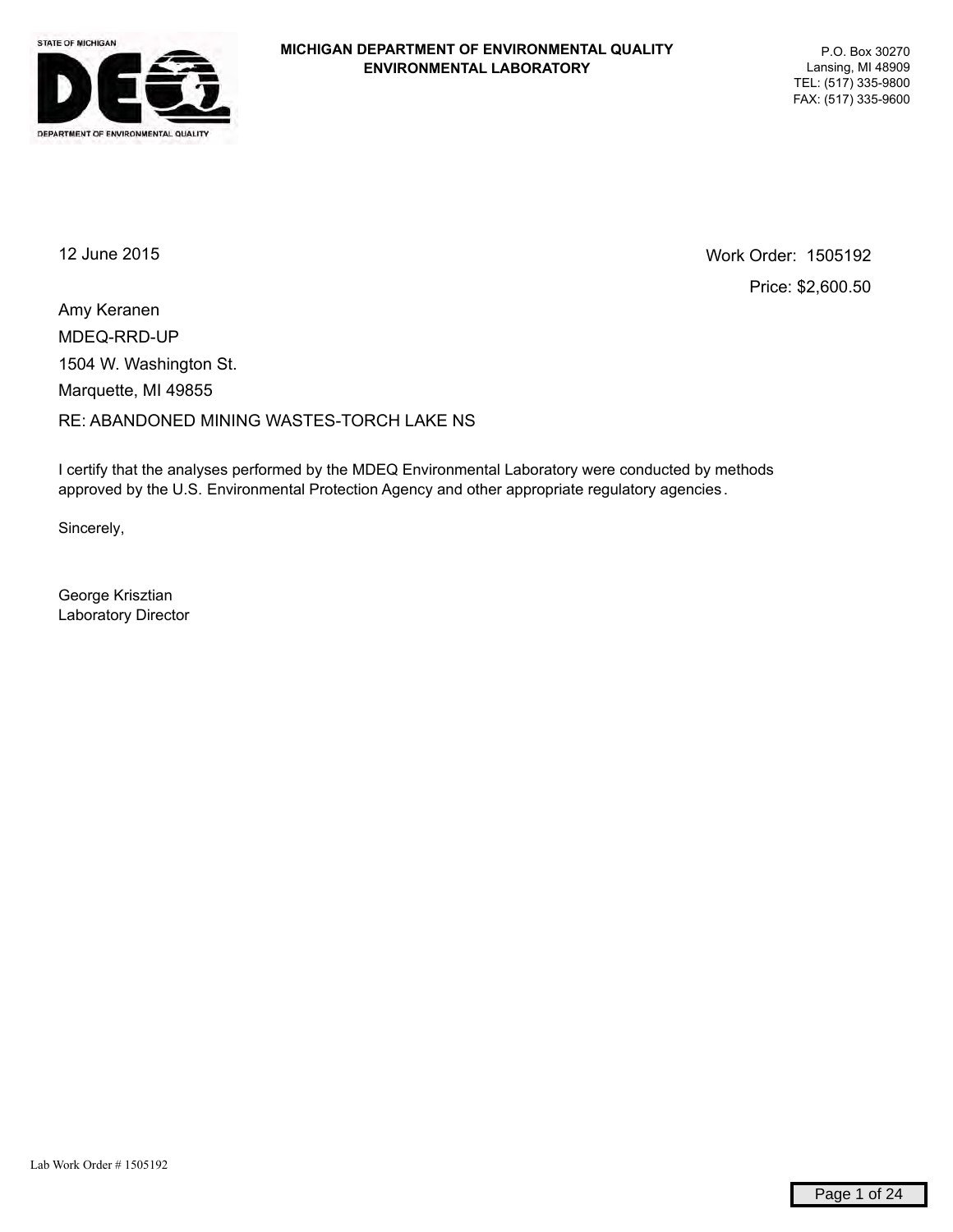#### STATE OF MICHIGAN



#### **MICHIGAN DEPARTMENT OF ENVIRONMENTAL QUALITY ENVIRONMENTAL LABORATORY**

| MDEO-RRD-UP            | Project: ABANDONED MINING WASTES-TORCH LAKE NS |            |
|------------------------|------------------------------------------------|------------|
| 1504 W. Washington St. | Site Code: 31000098                            | Reported:  |
| Marquette MI, 49855    | Project Manager: Amy Keranen                   | 06/12/2015 |

#### **Analytical Report for Samples**

| Sample ID            | <b>Laboratory ID</b> | <b>Matrix</b> | <b>Date Sampled</b> | <b>Oualifier</b><br><b>Date Received</b> |
|----------------------|----------------------|---------------|---------------------|------------------------------------------|
| CHTC-SB-04-6"-12"    | 1505192-01           | Soil/Sediment | 05/17/2015          | 05/20/2015                               |
| CHTC-SB-04-12"-5'    | 1505192-02           | Soil/Sediment | 05/17/2015          | 05/20/2015                               |
| CHTC-SB-08-0-6"      | 1505192-03           | Soil/Sediment | 05/18/2015          | 05/20/2015                               |
| CHTC-SB-08-6"-4'     | 1505192-04           | Soil/Sediment | 05/18/2015          | 05/20/2015                               |
| CHTC-SB-07-0-6"      | 1505192-05           | Soil/Sediment | 05/18/2015          | 05/20/2015                               |
| CHTC-SB-07-6"-4'     | 1505192-06           | Soil/Sediment | 05/18/2015          | 05/20/2015                               |
| CHTC-SB-10-0-6"      | 1505192-07           | Soil/Sediment | 05/18/2015          | 05/20/2015                               |
| CHTC-SB-10-6"-4'     | 1505192-08           | Soil/Sediment | 05/18/2015          | 05/20/2015                               |
| CHTC-SB-10-6"-4' DUP | 1505192-09           | Soil/Sediment | 05/18/2015          | 05/20/2015                               |
| CHTC-SB-09-0-6"      | 1505192-10           | Soil/Sediment | 05/18/2015          | 05/20/2015                               |
| CHTC-SB-09-6"-4'     | 1505192-11           | Soil/Sediment | 05/18/2015          | 05/20/2015                               |
| CHTC-SB-14-0-6"      | 1505192-12           | Soil/Sediment | 05/18/2015          | 05/20/2015                               |
| CHTC-SB-14-6"-7'     | 1505192-13           | Soil/Sediment | 05/18/2015          | 05/20/2015                               |
| CHTC-SB-15-0-6"      | 1505192-14           | Soil/Sediment | 05/18/2015          | 05/20/2015                               |
| CHTC-SB-15-6"-5"     | 1505192-15           | Soil/Sediment | 05/18/2015          | 05/20/2015                               |
| CHTC-SB-34-0-6"      | 1505192-16           | Soil/Sediment | 05/18/2015          | 05/20/2015                               |
| CHTC-SB-34-6"-2'     | 1505192-17           | Soil/Sediment | 05/18/2015          | 05/20/2015                               |

#### **Notes and Definitions**

- Y25 Sample extract would not concentrate to the normal volume causing raised reporting limits.
- Y20 Reporting Limits (RL) raised due to matrix.
- X Methods 8260 & 624 are used to analyze volatile organics that have boiling points below 200 ºC. 2-Methylnaphthalene & naphthalene have boiling points above 200 °C and are better suited to analysis by methods 8270 & 625 as semivolatile organics.
- T Reported value is less than the reporting limit (RL). Result is estimated.
- A07 Result(s) and reporting limit(s) are estimated due to poor precision.
- A04 Result is estimated due to high matrix spike recovery.
- ND Indicates compound analyzed for but not detected
- RL Reporting Limit
- NA Not Applicable
- dry Sample results reported on a dry weight basis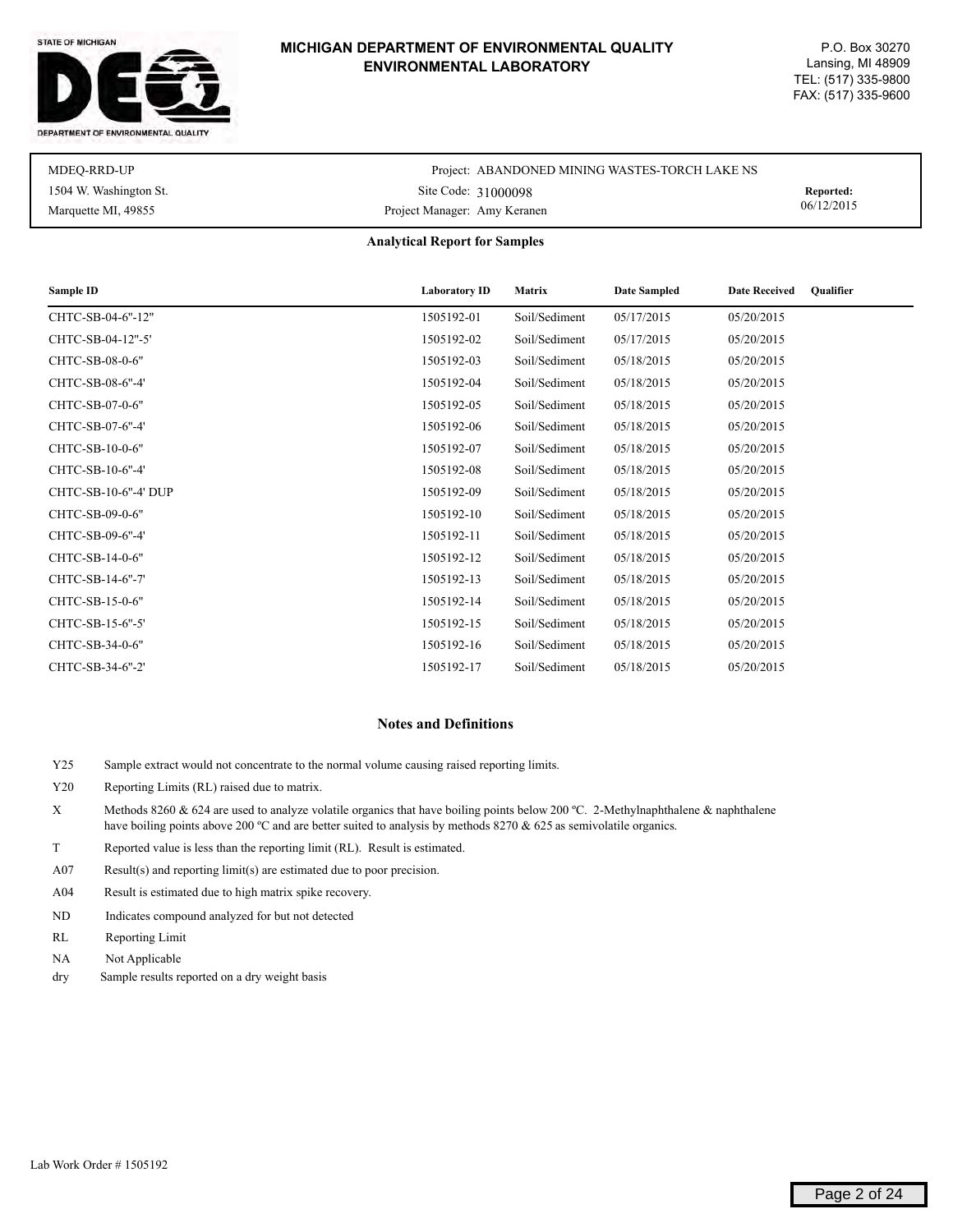

|                                  |                                     |           |       |                       |          | Analyzed |                |           |           |
|----------------------------------|-------------------------------------|-----------|-------|-----------------------|----------|----------|----------------|-----------|-----------|
| CAS#                             | Analyte                             | Result    | RL    | Units                 | Dilution | Date     | QC Batch       | Method    | Qualifier |
| <b>Organics-PCBs as Aroclors</b> |                                     |           |       |                       |          |          |                |           |           |
| 12674-11-2                       | Aroclor 1016                        | ND        | 130   | ug/kg dry             |          | 06/10/15 | <b>B5F0210</b> | 8081/8082 |           |
| 11104-28-2                       | Aroclor 1221                        | <b>ND</b> | 130   | $\frac{u g}{k g}$ dry |          | 06/10/15 | <b>B5F0210</b> | 8081/8082 |           |
| 11141-16-5                       | Aroclor 1232                        | ND        | 130   | ug/kg dry             |          | 06/10/15 | <b>B5F0210</b> | 8081/8082 |           |
| 53469-21-9                       | Aroclor 1242                        | <b>ND</b> | 130   | $\frac{u g}{k g}$ dry |          | 06/10/15 | <b>B5F0210</b> | 8081/8082 |           |
| 12672-29-6                       | Aroclor 1248                        | ND        | 130   | ug/kg dry             |          | 06/10/15 | <b>B5F0210</b> | 8081/8082 |           |
| 11097-69-1                       | Aroclor 1254                        | ND        | 130   | $\frac{u g}{k g}$ dry |          | 06/10/15 | <b>B5F0210</b> | 8081/8082 |           |
| 11096-82-5                       | Aroclor 1260                        | ND        | 130   | ug/kg dry             |          | 06/10/15 | <b>B5F0210</b> | 8081/8082 |           |
| 37324-23-5                       | Aroclor 1262                        | ND        | 130   | $\frac{u g}{k g}$ dry |          | 06/10/15 | B5F0210        | 8081/8082 |           |
| 11100-14-4                       | Aroclor 1268                        | ND        | 130   | ug/kg dry             |          | 06/10/15 | <b>B5F0210</b> | 8081/8082 |           |
| Surrogate: Decachlorobiphenyl    |                                     |           | 74.2% | $30 - 150$            |          | 06/10/15 | <b>B5F0210</b> | 8081/8082 |           |
| Surrogate: Tetrachloro-m-xylene  |                                     |           | 82.6% | $30 - 150$            |          | 06/10/15 | <b>B5F0210</b> | 8081/8082 |           |
|                                  | <b>Inorganics-General Chemistry</b> |           |       |                       |          |          |                |           |           |
| <b>TS</b>                        | % Total Solids                      | 79.6      | 0.1   | $\frac{0}{0}$         |          | 05/20/15 | <b>B5E2020</b> | 2540 B    |           |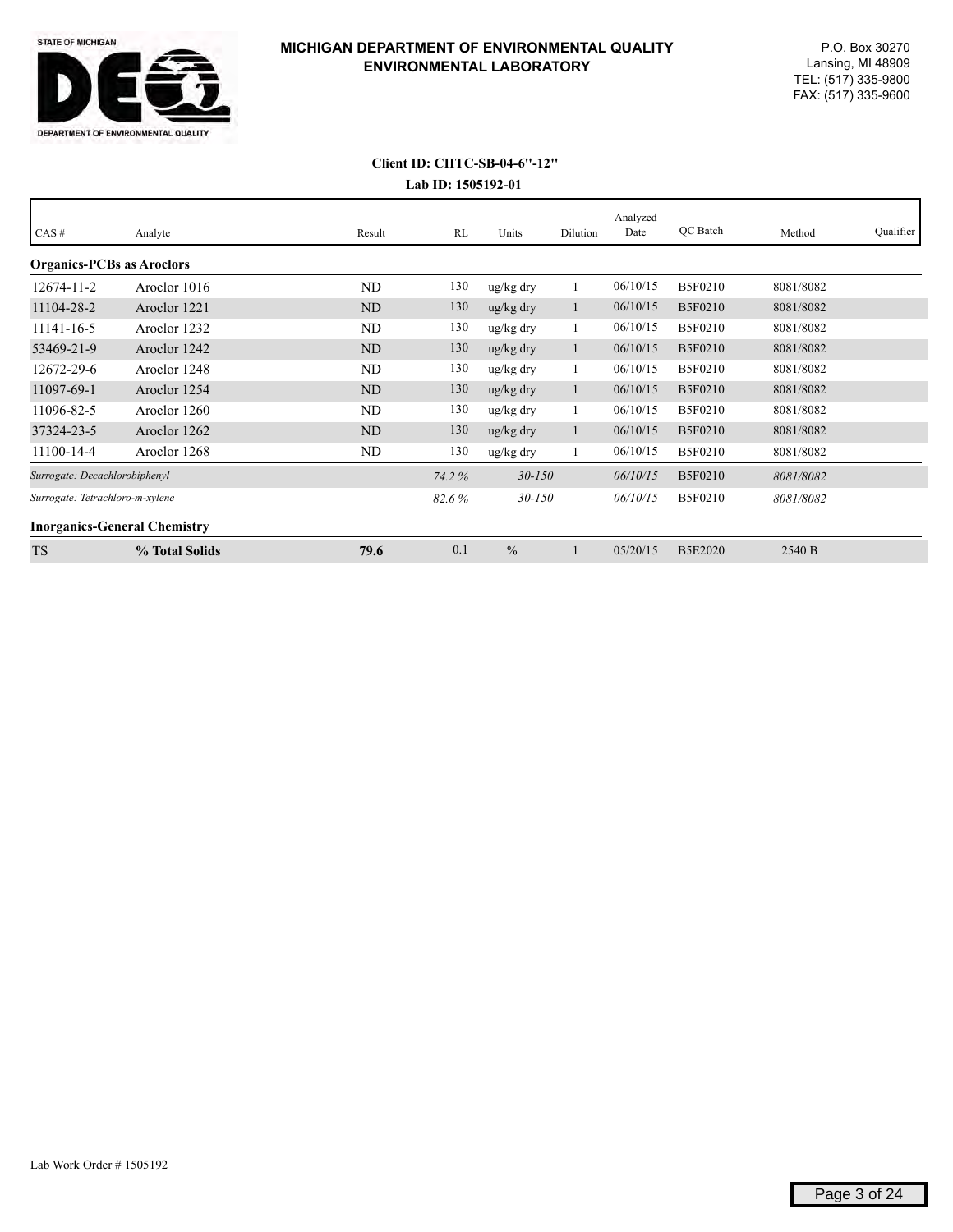

| CAS#                      | Analyte                     | Result     | RL   | Units     | Dilution | Analyzed<br>Date | QC Batch       | Method | Qualifier |
|---------------------------|-----------------------------|------------|------|-----------|----------|------------------|----------------|--------|-----------|
| <b>Organics-Volatiles</b> |                             |            |      |           |          |                  |                |        |           |
| 630-20-6                  | 1,1,1,2-Tetrachloroethane   | ND         | 59   | ug/kg dry | 50       | 05/27/15         | <b>B5E2708</b> | 8260   |           |
| $71 - 55 - 6$             | 1,1,1-Trichloroethane       | <b>ND</b>  | 59   | ug/kg dry | 50       | 05/27/15         | <b>B5E2708</b> | 8260   |           |
| 79-34-5                   | 1,1,2,2-Tetrachloroethane   | <b>ND</b>  | 59   | ug/kg dry | 50       | 05/27/15         | <b>B5E2708</b> | 8260   |           |
| 79-00-5                   | 1,1,2-Trichloroethane       | <b>ND</b>  | 59   | ug/kg dry | 50       | 05/27/15         | <b>B5E2708</b> | 8260   |           |
| $75 - 34 - 3$             | 1,1-Dichloroethane          | <b>ND</b>  | 59   | ug/kg dry | 50       | 05/27/15         | <b>B5E2708</b> | 8260   |           |
| $75 - 35 - 4$             | 1,1-Dichloroethylene        | ND         | 59   | ug/kg dry | 50       | 05/27/15         | <b>B5E2708</b> | 8260   |           |
| $87 - 61 - 6$             | 1,2,3-Trichlorobenzene      | <b>ND</b>  | 300  | ug/kg dry | 50       | 05/27/15         | <b>B5E2708</b> | 8260   |           |
| 96-18-4                   | 1,2,3-Trichloropropane      | $\rm ND$   | 59   | ug/kg dry | 50       | 05/27/15         | <b>B5E2708</b> | 8260   |           |
| 526-73-8                  | 1,2,3-Trimethylbenzene      | <b>ND</b>  | 59   | ug/kg dry | 50       | 05/27/15         | <b>B5E2708</b> | 8260   |           |
| $120 - 82 - 1$            | 1,2,4-Trichlorobenzene      | <b>ND</b>  | 300  | ug/kg dry | 50       | 05/27/15         | <b>B5E2708</b> | 8260   |           |
| $95 - 63 - 6$             | 1,2,4-Trimethylbenzene      | <b>ND</b>  | 59   | ug/kg dry | 50       | 05/27/15         | <b>B5E2708</b> | 8260   |           |
| $96 - 12 - 8$             | 1,2-Dibromo-3-chloropropane | ND         | 300  | ug/kg dry | 50       | 05/27/15         | <b>B5E2708</b> | 8260   |           |
| 106-93-4                  | 1,2-Dibromoethane           | ND         | 59   | ug/kg dry | 50       | 05/27/15         | <b>B5E2708</b> | 8260   |           |
| $95 - 50 - 1$             | 1,2-Dichlorobenzene         | <b>ND</b>  | 59   | ug/kg dry | 50       | 05/27/15         | <b>B5E2708</b> | 8260   |           |
| 107-06-2                  | 1,2-Dichloroethane          | <b>ND</b>  | 59   | ug/kg dry | 50       | 05/27/15         | <b>B5E2708</b> | 8260   |           |
| 78-87-5                   | 1,2-Dichloropropane         | <b>ND</b>  | 59   | ug/kg dry | 50       | 05/27/15         | <b>B5E2708</b> | 8260   |           |
| 108-67-8                  | 1,3,5-Trimethylbenzene      | ND         | 59   | ug/kg dry | 50       | 05/27/15         | <b>B5E2708</b> | 8260   |           |
| $541 - 73 - 1$            | 1,3-Dichlorobenzene         | ND         | 59   | ug/kg dry | 50       | 05/27/15         | <b>B5E2708</b> | 8260   |           |
| 106-46-7                  | 1,4-Dichlorobenzene         | <b>ND</b>  | 59   | ug/kg dry | 50       | 05/27/15         | <b>B5E2708</b> | 8260   |           |
| 78-93-3                   | 2-Butanone (MEK)            | <b>ND</b>  | 300  | ug/kg dry | 50       | 05/27/15         | <b>B5E2708</b> | 8260   |           |
| 591-78-6                  | 2-Hexanone                  | <b>ND</b>  | 300  | ug/kg dry | 50       | 05/27/15         | <b>B5E2708</b> | 8260   |           |
| $91 - 57 - 6$             | 2-Methylnaphthalene         | <b>ND</b>  | 300  | ug/kg dry | 50       | 05/27/15         | <b>B5E2708</b> | 8260   | X         |
| $67 - 64 - 1$             | 2-Propanone (acetone)       | <b>ND</b>  | 1200 | ug/kg dry | 50       | 05/27/15         | <b>B5E2708</b> | 8260   |           |
| $108 - 10 - 1$            | 4-Methyl-2-pentanone (MIBK) | <b>ND</b>  | 300  | ug/kg dry | 50       | 05/27/15         | <b>B5E2708</b> | 8260   |           |
| $107 - 13 - 1$            | Acrylonitrile               | <b>ND</b>  | 300  | ug/kg dry | 50       | 05/27/15         | <b>B5E2708</b> | 8260   |           |
| $71 - 43 - 2$             | Benzene                     | ND         | 59   | ug/kg dry | 50       | 05/27/15         | <b>B5E2708</b> | 8260   |           |
| 108-86-1                  | Bromobenzene                | ND         | 59   | ug/kg dry | 50       | 05/27/15         | <b>B5E2708</b> | 8260   |           |
| 74-97-5                   | Bromochloromethane          | <b>ND</b>  | 59   | ug/kg dry | 50       | 05/27/15         | <b>B5E2708</b> | 8260   |           |
| $75 - 27 - 4$             | Bromodichloromethane        | ND         | 59   | ug/kg dry | 50       | 05/27/15         | <b>B5E2708</b> | 8260   |           |
| $75 - 25 - 2$             | Bromoform                   | ND         | 59   | ug/kg dry | 50       | 05/27/15         | <b>B5E2708</b> | 8260   |           |
| 74-83-9                   | Bromomethane                | ND         | 300  | ug/kg dry | 50       | 05/27/15         | <b>B5E2708</b> | 8260   |           |
| $75 - 15 - 0$             | Carbon disulfide            | $\rm ND$   | 59   | ug/kg dry | 50       | 05/27/15         | <b>B5E2708</b> | 8260   |           |
| $56 - 23 - 5$             | Carbon tetrachloride        | ND         | 59   | ug/kg dry | 50       | 05/27/15         | <b>B5E2708</b> | 8260   |           |
| 108-90-7                  | Chlorobenzene               | $\rm ND$   | 59   | ug/kg dry | 50       | 05/27/15         | <b>B5E2708</b> | 8260   |           |
| $75 - 00 - 3$             | Chloroethane                | $\rm ND$   | 300  | ug/kg dry | 50       | 05/27/15         | <b>B5E2708</b> | 8260   |           |
| 67-66-3                   | Chloroform                  | $\rm ND$   | 59   | ug/kg dry | 50       | 05/27/15         | <b>B5E2708</b> | 8260   |           |
| 74-87-3                   | Chloromethane               | ${\rm ND}$ | 300  | ug/kg dry | 50       | 05/27/15         | <b>B5E2708</b> | 8260   |           |
| 156-59-2                  | cis-1,2-Dichloroethylene    | ND         | 59   | ug/kg dry | 50       | 05/27/15         | <b>B5E2708</b> | 8260   |           |
| 10061-01-5                | cis-1,3-Dichloropropylene   | ND         | 59   | ug/kg dry | 50       | 05/27/15         | <b>B5E2708</b> | 8260   |           |
| 110-82-7                  | Cyclohexane                 | ND         | 300  | ug/kg dry | 50       | 05/27/15         | <b>B5E2708</b> | 8260   |           |
| 124-48-1                  | Dibromochloromethane        | $\rm ND$   | 59   | ug/kg dry | 50       | 05/27/15         | <b>B5E2708</b> | 8260   |           |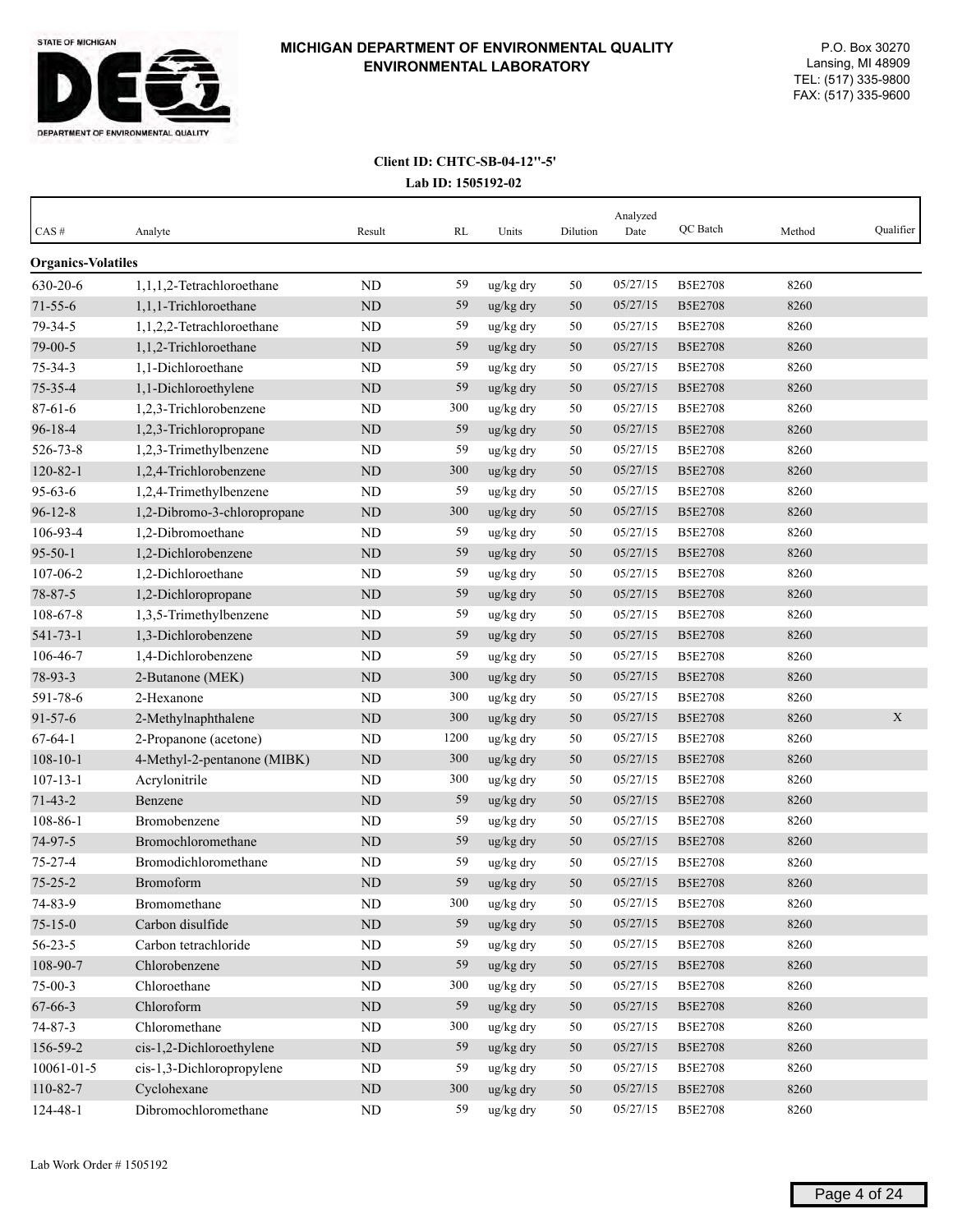

| $CAS$ #                       | Analyte                         | Result         | RL    | Units        | Dilution | Analyzed<br>Date | QC Batch       | Method | Qualifier   |
|-------------------------------|---------------------------------|----------------|-------|--------------|----------|------------------|----------------|--------|-------------|
| <b>Organics-Volatiles</b>     |                                 |                |       |              |          |                  |                |        |             |
| $74 - 95 - 3$                 | Dibromomethane                  | <b>ND</b>      | 59    | ug/kg dry    | 50       | 05/27/15         | <b>B5E2708</b> | 8260   |             |
| $75 - 71 - 8$                 | Dichlorodifluoromethane         | <b>ND</b>      | 300   | ug/kg dry    | 50       | 05/27/15         | <b>B5E2708</b> | 8260   |             |
| $60 - 29 - 7$                 | Diethyl ether                   | <b>ND</b>      | 300   | ug/kg dry    | 50       | 05/27/15         | <b>B5E2708</b> | 8260   |             |
| $108 - 20 - 3$                | Diisopropyl Ether               | ND             | 300   | ug/kg dry    | 50       | 05/27/15         | <b>B5E2708</b> | 8260   |             |
| $100 - 41 - 4$                | Ethylbenzene                    | <b>ND</b>      | 59    | ug/kg dry    | 50       | 05/27/15         | <b>B5E2708</b> | 8260   |             |
| 637-92-3                      | Ethyltertiarybutylether         | ND             | 300   | ug/kg dry    | 50       | 05/27/15         | <b>B5E2708</b> | 8260   |             |
| $67 - 72 - 1$                 | Hexachloroethane                | <b>ND</b>      | 300   | ug/kg dry    | 50       | 05/27/15         | <b>B5E2708</b> | 8260   |             |
| 98-82-8                       | Isopropylbenzene                | <b>ND</b>      | 59    | ug/kg dry    | 50       | 05/27/15         | <b>B5E2708</b> | 8260   |             |
| 1330-20-7                     | $m \& p$ - Xylene               | $\rm ND$       | 120   | ug/kg dry    | 50       | 05/27/15         | <b>B5E2708</b> | 8260   |             |
| 74-88-4                       | Methyl iodide                   | N <sub>D</sub> | 59    | ug/kg dry    | 50       | 05/27/15         | <b>B5E2708</b> | 8260   |             |
| 75-09-2                       | Methylene chloride              | <b>ND</b>      | 300   | ug/kg dry    | 50       | 05/27/15         | <b>B5E2708</b> | 8260   |             |
| 1634-04-4                     | Methyltertiarybutylether        | ND             | 59    | ug/kg dry    | 50       | 05/27/15         | <b>B5E2708</b> | 8260   |             |
| $91 - 20 - 3$                 | Naphthalene                     | <b>ND</b>      | 300   | ug/kg dry    | 50       | 05/27/15         | <b>B5E2708</b> | 8260   | $\mathbf X$ |
| $104 - 51 - 8$                | n-Butylbenzene                  | <b>ND</b>      | 59    | ug/kg dry    | 50       | 05/27/15         | <b>B5E2708</b> | 8260   |             |
| $103 - 65 - 1$                | n-Propylbenzene                 | <b>ND</b>      | 59    | ug/kg dry    | 50       | 05/27/15         | <b>B5E2708</b> | 8260   |             |
| $95 - 47 - 6$                 | o-Xylene                        | <b>ND</b>      | 59    | ug/kg dry    | 50       | 05/27/15         | <b>B5E2708</b> | 8260   |             |
| 99-87-6                       | p-Isopropyl toluene             | <b>ND</b>      | 59    | ug/kg dry    | 50       | 05/27/15         | <b>B5E2708</b> | 8260   |             |
| 135-98-8                      | sec-Butylbenzene                | ND             | 59    | ug/kg dry    | 50       | 05/27/15         | <b>B5E2708</b> | 8260   |             |
| $100 - 42 - 5$                | Styrene                         | <b>ND</b>      | 59    | ug/kg dry    | 50       | 05/27/15         | <b>B5E2708</b> | 8260   |             |
| 98-06-6                       | tert-Butylbenzene               | ND             | 59    | ug/kg dry    | 50       | 05/27/15         | <b>B5E2708</b> | 8260   |             |
| $75 - 65 - 0$                 | tertiary Butyl Alcohol          | ND             | 3000  | ug/kg dry    | 50       | 05/27/15         | <b>B5E2708</b> | 8260   |             |
| 994-05-8                      | tertiaryAmylmethylether         | <b>ND</b>      | 300   | ug/kg dry    | 50       | 05/27/15         | <b>B5E2708</b> | 8260   |             |
| $127 - 18 - 4$                | Tetrachloroethylene             | ND             | 59    | ug/kg dry    | 50       | 05/27/15         | <b>B5E2708</b> | 8260   |             |
| 109-99-9                      | Tetrahydrofuran                 | <b>ND</b>      | 300   | ug/kg dry    | 50       | 05/27/15         | <b>B5E2708</b> | 8260   |             |
| 108-88-3                      | Toluene                         | <b>ND</b>      | 59    | ug/kg dry    | 50       | 05/27/15         | <b>B5E2708</b> | 8260   |             |
| 156-60-5                      | trans-1,2-Dichloroethylene      | <b>ND</b>      | 59    | ug/kg dry    | 50       | 05/27/15         | <b>B5E2708</b> | 8260   |             |
| 10061-02-6                    | trans-1,3-Dichloropropylene     | ND             | 59    | ug/kg dry    | 50       | 05/27/15         | <b>B5E2708</b> | 8260   |             |
| 110-57-6                      | trans-1,4-Dichloro-2-butene     | <b>ND</b>      | 300   | ug/kg dry    | 50       | 05/27/15         | <b>B5E2708</b> | 8260   |             |
| $79-01-6$                     | Trichloroethylene               | <b>ND</b>      | 59    | ug/kg dry    | 50       | 05/27/15         | <b>B5E2708</b> | 8260   |             |
| 75-69-4                       | Trichlorofluoromethane          | <b>ND</b>      | 59    | ug/kg dry    | 50       | 05/27/15         | <b>B5E2708</b> | 8260   |             |
| $75-01-4$                     | Vinyl chloride                  | <b>ND</b>      | 59    | ug/kg dry    | 50       | 05/27/15         | <b>B5E2708</b> | 8260   |             |
| Surrogate: Bromofluorobenzene |                                 |                | 108 % | $40.3 - 194$ |          | 05/27/15         | <b>B5E2708</b> | 8260   |             |
|                               | Surrogate: Dibromofluoromethane |                | 112%  | $52.1 - 217$ |          | 05/27/15         | <b>B5E2708</b> | 8260   |             |
| Surrogate: Toluene-d8         |                                 |                | 117%  | 55.4-196     |          | 05/27/15         | <b>B5E2708</b> | 8260   |             |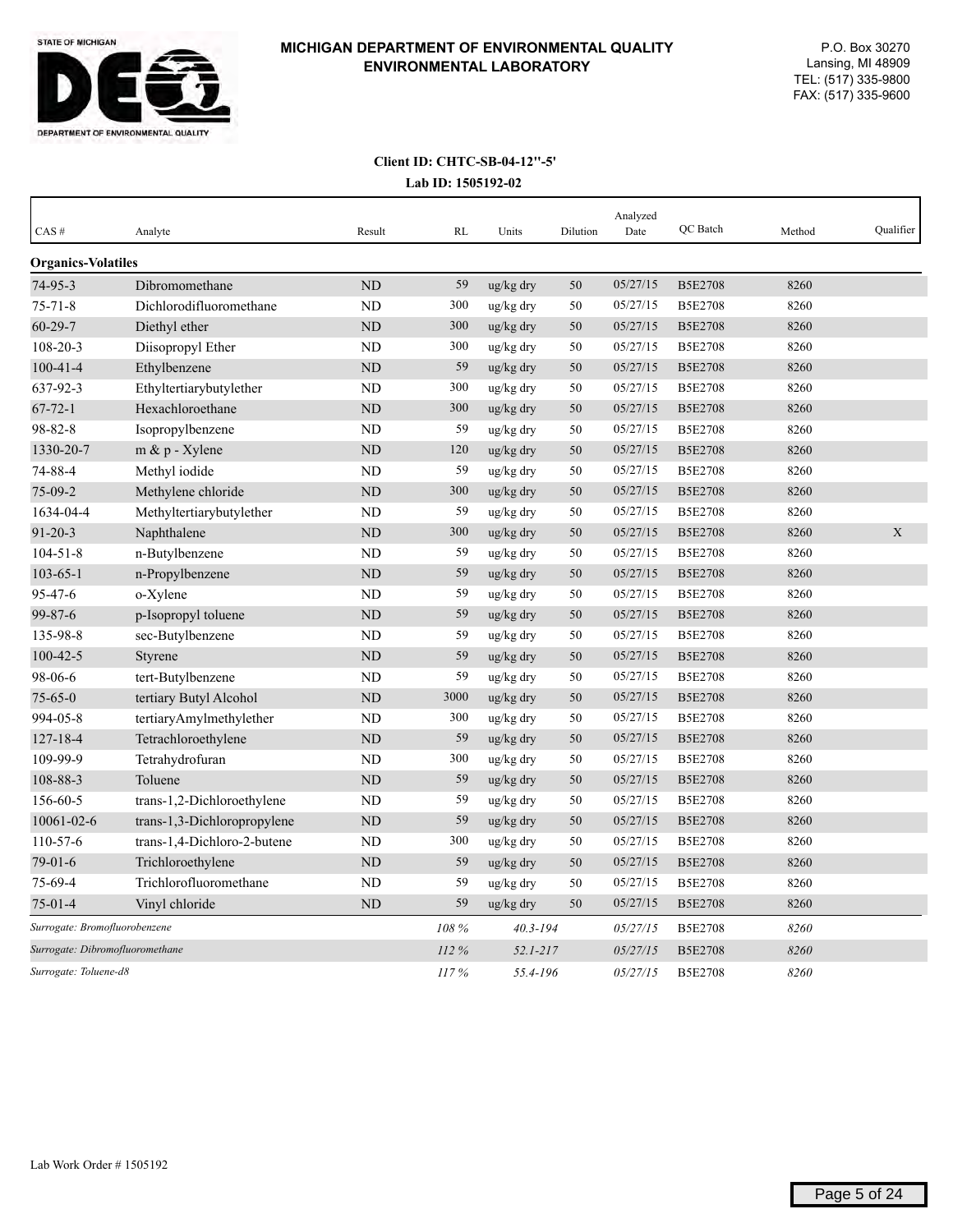

| CAS#                             | Analyte                     | Result         | RL    | Units        | Dilution     | Analyzed<br>Date | QC Batch       | Method    | Qualifier    |
|----------------------------------|-----------------------------|----------------|-------|--------------|--------------|------------------|----------------|-----------|--------------|
| <b>Organics-Semivolatiles</b>    |                             |                |       |              |              |                  |                |           | See note Y20 |
| $91 - 57 - 6$                    | 2-Methylnaphthalene         | N <sub>D</sub> | 560   | ug/kg dry    | $\mathbf{1}$ | 06/01/15         | B5E2617        | 8270      |              |
| 83-32-9                          | Acenaphthene                | <b>ND</b>      | 220   | ug/kg dry    | $\mathbf{1}$ | 06/01/15         | B5E2617        | 8270      |              |
| 208-96-8                         | Acenaphthylene              | <b>ND</b>      | 220   | ug/kg dry    | $\mathbf{1}$ | 06/01/15         | B5E2617        | 8270      |              |
| $120 - 12 - 7$                   | Anthracene                  | ND             | 220   | ug/kg dry    | 1            | 06/01/15         | B5E2617        | 8270      |              |
| $56 - 55 - 3$                    | Benz[a]anthracene           | $\rm ND$       | 220   | ug/kg dry    | $\mathbf{1}$ | 06/01/15         | B5E2617        | 8270      |              |
| $50 - 32 - 8$                    | Benzo[a]pyrene              | <b>ND</b>      | 450   | ug/kg dry    | 1            | 06/01/15         | B5E2617        | 8270      |              |
| 205-99-2                         | Benzo[b]fluoranthene        | $\rm ND$       | 450   | ug/kg dry    | $\mathbf{1}$ | 06/01/15         | B5E2617        | 8270      |              |
| 191-24-2                         | Benzo[g,h,i]perylene        | <b>ND</b>      | 450   | ug/kg dry    | $\mathbf{1}$ | 06/01/15         | B5E2617        | 8270      |              |
| 207-08-9                         | Benzo[k]fluoranthene        | ND             | 450   | ug/kg dry    | $\mathbf{1}$ | 06/01/15         | B5E2617        | 8270      |              |
| 218-01-9                         | Chrysene                    | ND             | 220   | ug/kg dry    | 1            | 06/01/15         | B5E2617        | 8270      |              |
| $53 - 70 - 3$                    | Dibenz[a,h]anthracene       | <b>ND</b>      | 450   | ug/kg dry    | $\mathbf{1}$ | 06/01/15         | B5E2617        | 8270      |              |
| 206-44-0                         | Fluoranthene                | <b>ND</b>      | 220   | ug/kg dry    | $\mathbf{1}$ | 06/01/15         | B5E2617        | 8270      |              |
| $86 - 73 - 7$                    | Fluorene                    | <b>ND</b>      | 220   | ug/kg dry    | $\mathbf{1}$ | 06/01/15         | B5E2617        | 8270      |              |
| 193-39-5                         | Indeno $(1,2,3-c,d)$ pyrene | <b>ND</b>      | 450   | ug/kg dry    | 1            | 06/01/15         | B5E2617        | 8270      |              |
| $91 - 20 - 3$                    | Naphthalene                 | ND             | 220   | ug/kg dry    | $\mathbf{1}$ | 06/01/15         | B5E2617        | 8270      |              |
| $85 - 01 - 8$                    | Phenanthrene                | <b>ND</b>      | 220   | ug/kg dry    | 1            | 06/01/15         | B5E2617        | 8270      |              |
| $129 - 00 - 0$                   | Pyrene                      | ND             | 220   | ug/kg dry    | $\mathbf{1}$ | 06/01/15         | B5E2617        | 8270      |              |
| Surrogate: 2-Fluorobiphenyl      |                             |                | 76.2% | $32.9 - 115$ |              | 06/01/15         | B5E2617        | 8270      |              |
| Surrogate: Nitrobenzene-d5       |                             |                | 60.7% | $31.8 - 115$ |              | 06/01/15         | B5E2617        | 8270      |              |
| Surrogate: p-Terphenyl-d14       |                             |                | 76.6% | $38.5 - 115$ |              | 06/01/15         | B5E2617        | 8270      |              |
| <b>Organics-PCBs as Aroclors</b> |                             |                |       |              |              |                  |                |           |              |
| 12674-11-2                       | Aroclor 1016                | <b>ND</b>      | 110   | ug/kg dry    | $\mathbf{1}$ | 06/10/15         | B5F0210        | 8081/8082 |              |
| 11104-28-2                       | Aroclor 1221                | <b>ND</b>      | 110   | ug/kg dry    | $\mathbf{1}$ | 06/10/15         | B5F0210        | 8081/8082 |              |
| 11141-16-5                       | Aroclor 1232                | <b>ND</b>      | 110   | ug/kg dry    | $\mathbf{1}$ | 06/10/15         | <b>B5F0210</b> | 8081/8082 |              |
| 53469-21-9                       | Aroclor 1242                | ND             | 110   | ug/kg dry    | 1            | 06/10/15         | B5F0210        | 8081/8082 |              |
| 12672-29-6                       | Aroclor 1248                | <b>ND</b>      | 110   | ug/kg dry    | $\mathbf{1}$ | 06/10/15         | B5F0210        | 8081/8082 |              |
| 11097-69-1                       | Aroclor 1254                | <b>ND</b>      | 110   | ug/kg dry    | $\mathbf{1}$ | 06/10/15         | B5F0210        | 8081/8082 |              |
| 11096-82-5                       | Aroclor 1260                | ND             | 110   | ug/kg dry    | $\mathbf{1}$ | 06/10/15         | B5F0210        | 8081/8082 |              |
| 37324-23-5                       | Aroclor 1262                | <b>ND</b>      | 110   | ug/kg dry    | 1            | 06/10/15         | B5F0210        | 8081/8082 |              |
| 11100-14-4                       | Aroclor 1268                | <b>ND</b>      | 110   | ug/kg dry    | $\mathbf{1}$ | 06/10/15         | <b>B5F0210</b> | 8081/8082 |              |
| Surrogate: Decachlorobiphenyl    |                             |                | 92.7% | $30 - 150$   |              | 06/10/15         | <b>B5F0210</b> | 8081/8082 |              |
| Surrogate: Tetrachloro-m-xylene  |                             |                | 86.6% | $30 - 150$   |              | 06/10/15         | B5F0210        | 8081/8082 |              |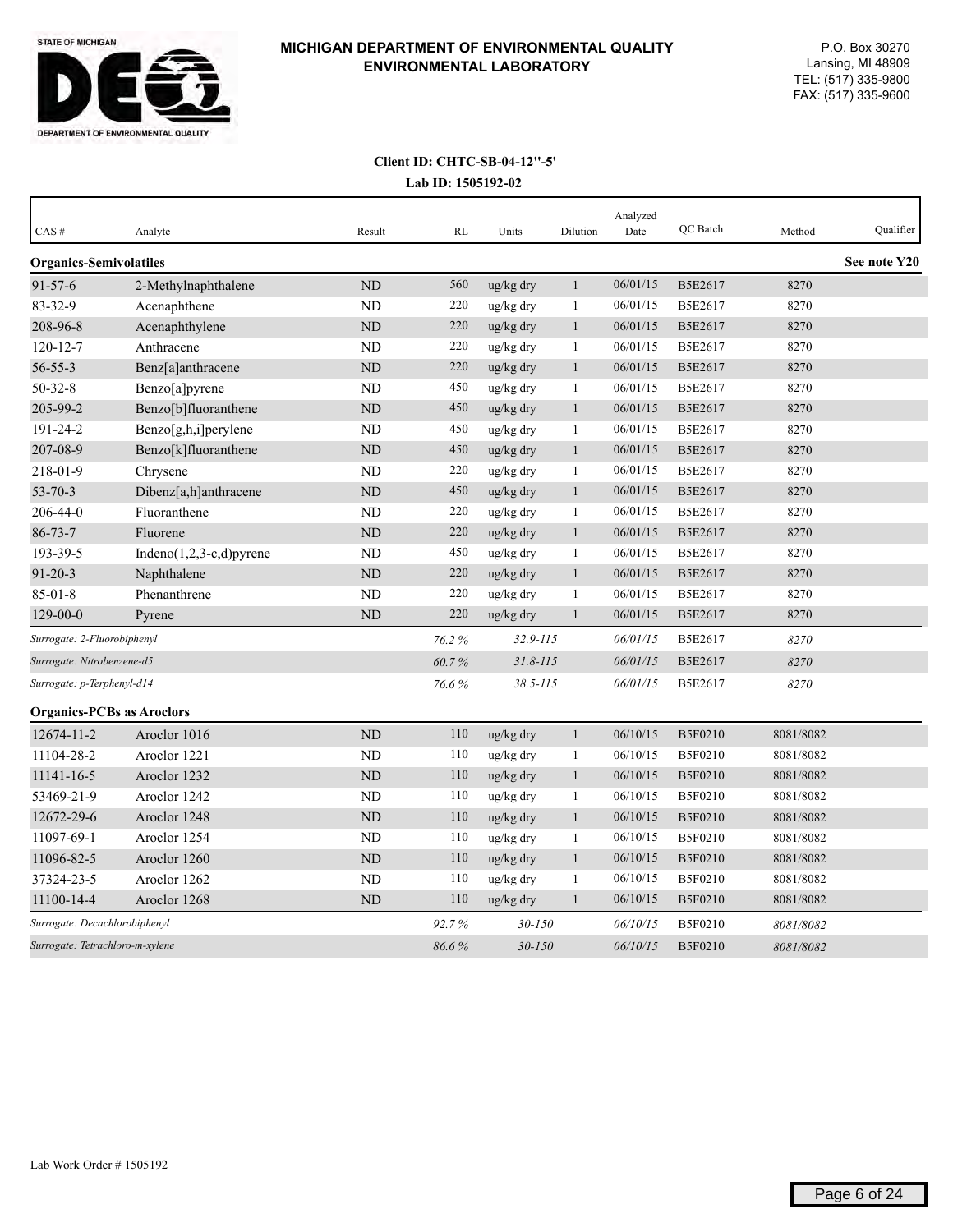

|           |                                     |        | LAV 1D. 1303174-04 |               |          |                  |                |        |           |
|-----------|-------------------------------------|--------|--------------------|---------------|----------|------------------|----------------|--------|-----------|
| CAS#      | Analyte                             | Result | RL                 | Units         | Dilution | Analyzed<br>Date | OC Batch       | Method | Qualifier |
|           | <b>Inorganics-General Chemistry</b> |        |                    |               |          |                  |                |        |           |
| <b>TS</b> | % Total Solids                      | 89.7   | 0.1                | $\frac{0}{0}$ |          | 05/20/15         | <b>B5E2020</b> | 2540 B |           |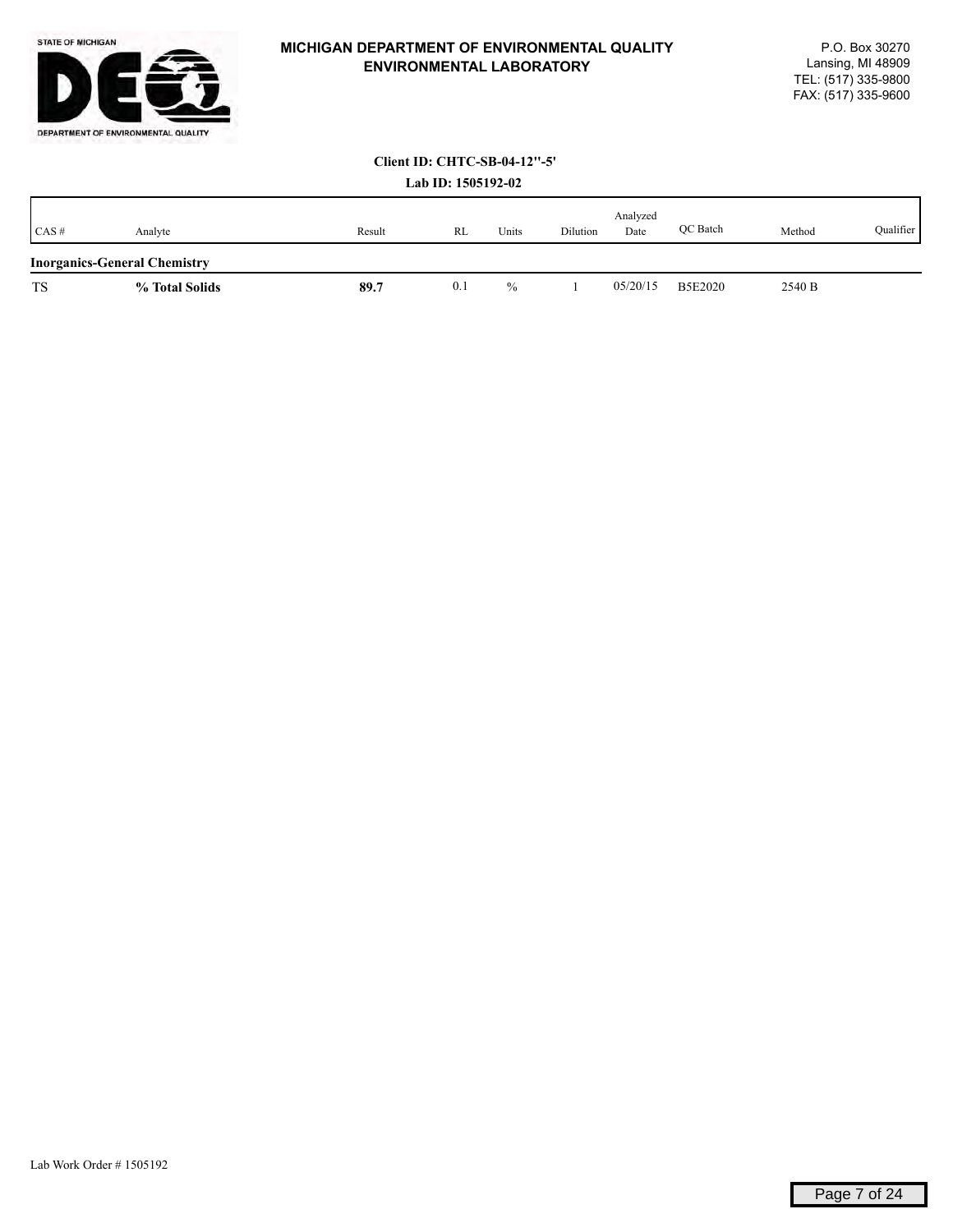

# **Lab ID: 1505192-03 Client ID: CHTC-SB-08-0-6''**

| CAS#                                | Analyte        | Result         | RL    | Units                 | Dilution | Analyzed<br>Date | OC Batch       | Method    | Qualifier |
|-------------------------------------|----------------|----------------|-------|-----------------------|----------|------------------|----------------|-----------|-----------|
| <b>Organics-PCBs as Aroclors</b>    |                |                |       |                       |          |                  |                |           |           |
| 12674-11-2                          | Aroclor 1016   | ND             | 120   | $\frac{u g}{k g}$ dry |          | 06/10/15         | B5F0317        | 8081/8082 |           |
| 11104-28-2                          | Aroclor 1221   | ND             | 120   | ug/kg dry             |          | 06/10/15         | B5F0317        | 8081/8082 |           |
| 11141-16-5                          | Aroclor 1232   | ND             | 120   | $\frac{u g}{k g}$ dry |          | 06/10/15         | B5F0317        | 8081/8082 |           |
| 53469-21-9                          | Aroclor 1242   | ND             | 120   | ug/kg dry             |          | 06/10/15         | B5F0317        | 8081/8082 |           |
| 12672-29-6                          | Aroclor 1248   | ND             | 120   | $\frac{u g}{k g}$ dry |          | 06/10/15         | <b>B5F0317</b> | 8081/8082 |           |
| 11097-69-1                          | Aroclor 1254   | ND             | 120   | ug/kg dry             |          | 06/10/15         | B5F0317        | 8081/8082 |           |
| 11096-82-5                          | Aroclor 1260   | ND             | 120   | $\frac{u g}{k g}$ dry | -1       | 06/10/15         | <b>B5F0317</b> | 8081/8082 |           |
| 37324-23-5                          | Aroclor 1262   | ND             | 120   | ug/kg dry             |          | 06/10/15         | B5F0317        | 8081/8082 |           |
| 11100-14-4                          | Aroclor 1268   | N <sub>D</sub> | 120   | $\frac{u g}{k g}$ dry |          | 06/10/15         | B5F0317        | 8081/8082 |           |
| Surrogate: Decachlorobiphenyl       |                |                | 67.6% | $30 - 150$            |          | 06/10/15         | B5F0317        | 8081/8082 |           |
| Surrogate: Tetrachloro-m-xylene     |                |                | 73.5% | $30 - 150$            |          | 06/10/15         | B5F0317        | 8081/8082 |           |
| <b>Inorganics-General Chemistry</b> |                |                |       |                       |          |                  |                |           |           |
| <b>TS</b>                           | % Total Solids | 80.6           | 0.1   | $\frac{0}{0}$         |          | 05/20/15         | <b>B5E2020</b> | 2540 B    |           |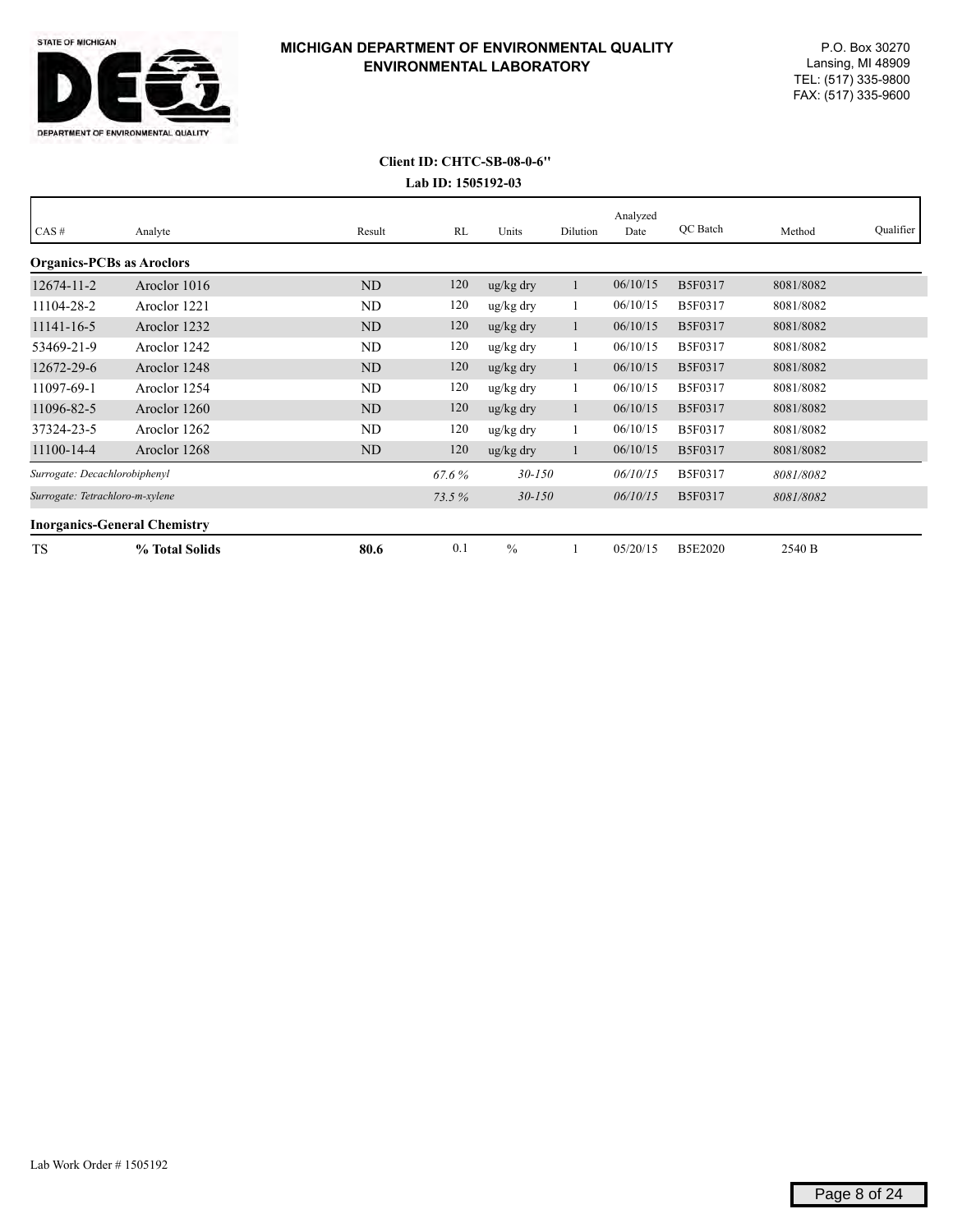

| CAS#                             | Analyte                             | Result | RL    | Units      | Dilution | Analyzed<br>Date | QC Batch       | Method    | Qualifier    |
|----------------------------------|-------------------------------------|--------|-------|------------|----------|------------------|----------------|-----------|--------------|
| <b>Organics-PCBs as Aroclors</b> |                                     |        |       |            |          |                  |                |           | See note Y20 |
| $12674 - 11 - 2$                 | Aroclor 1016                        | ND     | 280   | ug/kg dry  |          | 06/10/15         | <b>B5F0317</b> | 8081/8082 |              |
| 11104-28-2                       | Aroclor 1221                        | ND     | 280   | ug/kg dry  |          | 06/10/15         | <b>B5F0317</b> | 8081/8082 |              |
| 11141-16-5                       | Aroclor 1232                        | ND     | 280   | ug/kg dry  | 1        | 06/10/15         | <b>B5F0317</b> | 8081/8082 |              |
| 53469-21-9                       | Aroclor 1242                        | ND     | 280   | ug/kg dry  |          | 06/10/15         | <b>B5F0317</b> | 8081/8082 |              |
| 12672-29-6                       | Aroclor 1248                        | ND     | 280   | ug/kg dry  | -1       | 06/10/15         | <b>B5F0317</b> | 8081/8082 |              |
| 11097-69-1                       | Aroclor 1254                        | ND     | 280   | ug/kg dry  |          | 06/10/15         | <b>B5F0317</b> | 8081/8082 |              |
| 11096-82-5                       | Aroclor 1260                        | ND     | 280   | ug/kg dry  |          | 06/10/15         | B5F0317        | 8081/8082 |              |
| 37324-23-5                       | Aroclor 1262                        | ND     | 280   | ug/kg dry  |          | 06/10/15         | <b>B5F0317</b> | 8081/8082 |              |
| 11100-14-4                       | Aroclor 1268                        | ND     | 280   | ug/kg dry  |          | 06/10/15         | B5F0317        | 8081/8082 |              |
| Surrogate: Decachlorobiphenyl    |                                     |        | 51.5% | $30 - 150$ |          | 06/10/15         | <b>B5F0317</b> | 8081/8082 |              |
| Surrogate: Tetrachloro-m-xylene  |                                     |        | 67.7% | $30 - 150$ |          | 06/10/15         | B5F0317        | 8081/8082 |              |
|                                  | <b>Inorganics-General Chemistry</b> |        |       |            |          |                  |                |           |              |
| <b>TS</b>                        | % Total Solids                      | 71.5   | 0.1   | $\%$       |          | 05/20/15         | <b>B5E2020</b> | 2540 B    |              |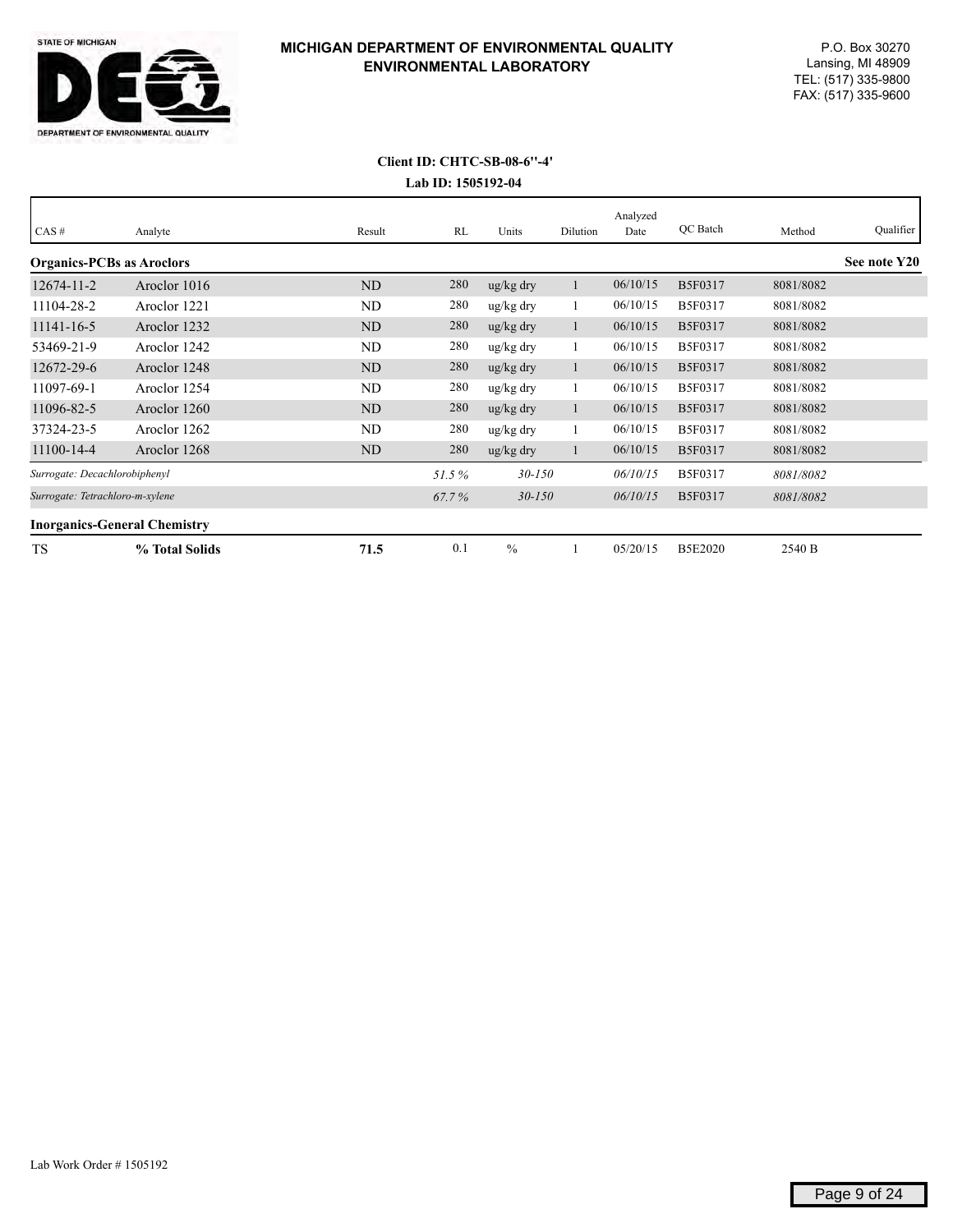

# **Lab ID: 1505192-05 Client ID: CHTC-SB-07-0-6''**

| CAS#                                | Analyte        | Result    | RL    | Units                 | Dilution | Analyzed<br>Date | OC Batch       | Method    | Qualifier |
|-------------------------------------|----------------|-----------|-------|-----------------------|----------|------------------|----------------|-----------|-----------|
| <b>Organics-PCBs as Aroclors</b>    |                |           |       |                       |          |                  |                |           |           |
| 12674-11-2                          | Aroclor 1016   | ND        | 110   | $\frac{u g}{k g}$ dry |          | 06/10/15         | B5F0317        | 8081/8082 |           |
| 11104-28-2                          | Aroclor 1221   | ND        | 110   | ug/kg dry             |          | 06/10/15         | B5F0317        | 8081/8082 |           |
| 11141-16-5                          | Aroclor 1232   | ND        | 110   | $\frac{u g}{k g}$ dry |          | 06/10/15         | B5F0317        | 8081/8082 |           |
| 53469-21-9                          | Aroclor 1242   | ND        | 110   | ug/kg dry             |          | 06/10/15         | B5F0317        | 8081/8082 |           |
| 12672-29-6                          | Aroclor 1248   | <b>ND</b> | 110   | $\frac{u g}{k g}$ dry |          | 06/10/15         | <b>B5F0317</b> | 8081/8082 |           |
| 11097-69-1                          | Aroclor 1254   | ND        | 110   | ug/kg dry             |          | 06/10/15         | B5F0317        | 8081/8082 |           |
| 11096-82-5                          | Aroclor 1260   | ND        | 110   | $\frac{u g}{k g}$ dry |          | 06/10/15         | B5F0317        | 8081/8082 |           |
| 37324-23-5                          | Aroclor 1262   | ND        | 110   | ug/kg dry             |          | 06/10/15         | B5F0317        | 8081/8082 |           |
| 11100-14-4                          | Aroclor 1268   | ND        | 110   | $\frac{u g}{k g}$ dry |          | 06/10/15         | B5F0317        | 8081/8082 |           |
| Surrogate: Decachlorobiphenyl       |                |           | 67.8% | $30 - 150$            |          | 06/10/15         | <b>B5F0317</b> | 8081/8082 |           |
| Surrogate: Tetrachloro-m-xylene     |                |           | 74.6% | $30 - 150$            |          | 06/10/15         | B5F0317        | 8081/8082 |           |
| <b>Inorganics-General Chemistry</b> |                |           |       |                       |          |                  |                |           |           |
| TS                                  | % Total Solids | 87.2      | 0.1   | $\%$                  |          | 05/20/15         | <b>B5E2020</b> | 2540 B    |           |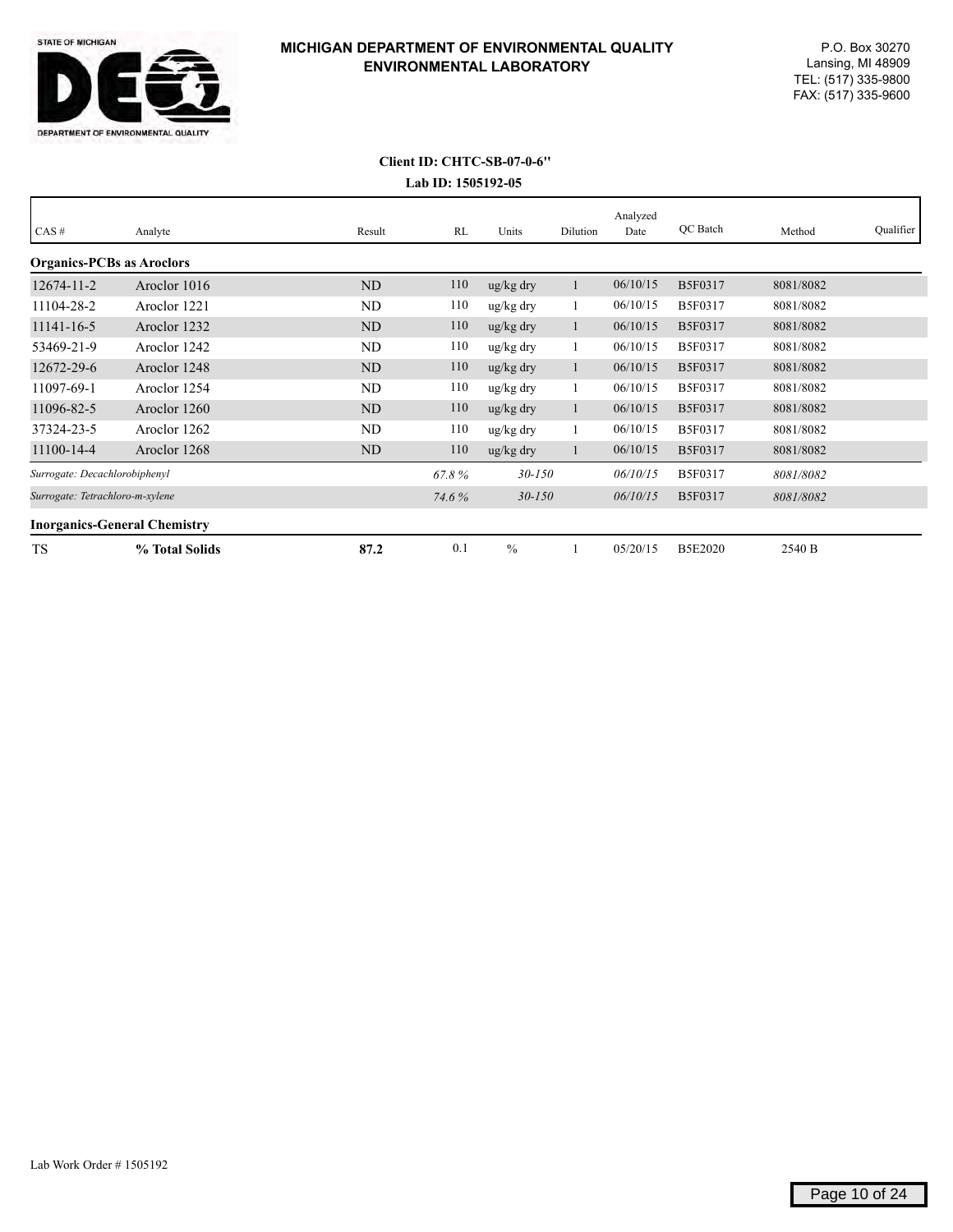

| CAS#                                |                | Result | RL    | Units                 |          | Analyzed<br>Date | QC Batch       |           | Qualifier |
|-------------------------------------|----------------|--------|-------|-----------------------|----------|------------------|----------------|-----------|-----------|
|                                     | Analyte        |        |       |                       | Dilution |                  |                | Method    |           |
| <b>Organics-PCBs as Aroclors</b>    |                |        |       |                       |          |                  |                |           |           |
| $12674 - 11 - 2$                    | Aroclor 1016   | ND     | 120   | $\frac{u g}{k g}$ dry |          | 06/10/15         | B5F0317        | 8081/8082 |           |
| 11104-28-2                          | Aroclor 1221   | ND     | 120   | ug/kg dry             |          | 06/10/15         | B5F0317        | 8081/8082 |           |
| 11141-16-5                          | Aroclor 1232   | ND     | 120   | $\frac{u g}{k g}$ dry |          | 06/10/15         | <b>B5F0317</b> | 8081/8082 |           |
| 53469-21-9                          | Aroclor 1242   | ND     | 120   | ug/kg dry             |          | 06/10/15         | B5F0317        | 8081/8082 |           |
| 12672-29-6                          | Aroclor 1248   | ND     | 120   | $\frac{u g}{k g}$ dry |          | 06/10/15         | <b>B5F0317</b> | 8081/8082 |           |
| 11097-69-1                          | Aroclor 1254   | ND     | 120   | ug/kg dry             |          | 06/10/15         | B5F0317        | 8081/8082 |           |
| 11096-82-5                          | Aroclor 1260   | ND     | 120   | $\frac{u g}{k g}$ dry |          | 06/10/15         | B5F0317        | 8081/8082 |           |
| 37324-23-5                          | Aroclor 1262   | ND     | 120   | ug/kg dry             |          | 06/10/15         | B5F0317        | 8081/8082 |           |
| 11100-14-4                          | Aroclor 1268   | ND     | 120   | $\frac{u g}{k g}$ dry |          | 06/10/15         | <b>B5F0317</b> | 8081/8082 |           |
| Surrogate: Decachlorobiphenyl       |                |        | 62.9% | $30 - 150$            |          | 06/10/15         | B5F0317        | 8081/8082 |           |
| Surrogate: Tetrachloro-m-xylene     |                |        | 71.7% | $30 - 150$            |          | 06/10/15         | <b>B5F0317</b> | 8081/8082 |           |
| <b>Inorganics-General Chemistry</b> |                |        |       |                       |          |                  |                |           |           |
| <b>TS</b>                           | % Total Solids | 83.1   | 0.1   | $\frac{0}{0}$         |          | 05/20/15         | <b>B5E2020</b> | 2540 B    |           |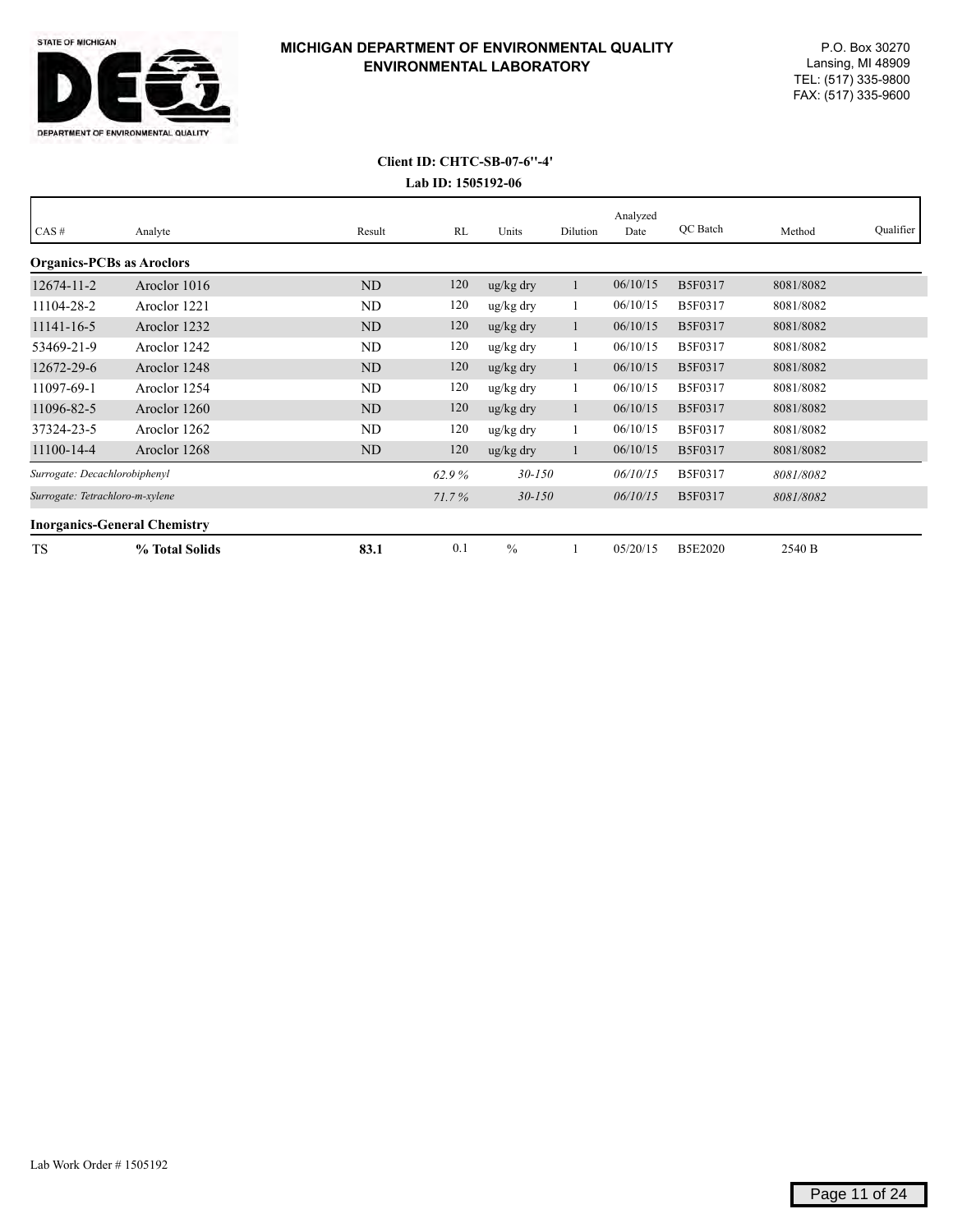

# **Lab ID: 1505192-07 Client ID: CHTC-SB-10-0-6''**

| CAS#                                | Analyte        | Result         | RL    | Units                 | Dilution | Analyzed<br>Date | OC Batch       | Method    | Qualifier |
|-------------------------------------|----------------|----------------|-------|-----------------------|----------|------------------|----------------|-----------|-----------|
| <b>Organics-PCBs as Aroclors</b>    |                |                |       |                       |          |                  |                |           |           |
| $12674 - 11 - 2$                    | Aroclor 1016   | ND             | 130   | ug/kg dry             |          | 06/10/15         | B5F0317        | 8081/8082 |           |
| 11104-28-2                          | Aroclor 1221   | ND             | 130   | ug/kg dry             |          | 06/10/15         | <b>B5F0317</b> | 8081/8082 |           |
| 11141-16-5                          | Aroclor 1232   | <b>ND</b>      | 130   | ug/kg dry             |          | 06/10/15         | <b>B5F0317</b> | 8081/8082 |           |
| 53469-21-9                          | Aroclor 1242   | ND             | 130   | ug/kg dry             |          | 06/10/15         | B5F0317        | 8081/8082 |           |
| 12672-29-6                          | Aroclor 1248   | N <sub>D</sub> | 130   | ug/kg dry             |          | 06/10/15         | B5F0317        | 8081/8082 |           |
| 11097-69-1                          | Aroclor 1254   | ND             | 130   | ug/kg dry             |          | 06/10/15         | B5F0317        | 8081/8082 |           |
| 11096-82-5                          | Aroclor 1260   | N <sub>D</sub> | 130   | $\frac{u g}{k g}$ dry | -1       | 06/10/15         | <b>B5F0317</b> | 8081/8082 |           |
| 37324-23-5                          | Aroclor 1262   | ND             | 130   | ug/kg dry             |          | 06/10/15         | B5F0317        | 8081/8082 |           |
| 11100-14-4                          | Aroclor 1268   | ND             | 130   | ug/kg dry             |          | 06/10/15         | <b>B5F0317</b> | 8081/8082 |           |
| Surrogate: Decachlorobiphenyl       |                |                | 78.9% | $30 - 150$            |          | 06/10/15         | B5F0317        | 8081/8082 |           |
| Surrogate: Tetrachloro-m-xylene     |                |                | 75.9% | $30 - 150$            |          | 06/10/15         | <b>B5F0317</b> | 8081/8082 |           |
| <b>Inorganics-General Chemistry</b> |                |                |       |                       |          |                  |                |           |           |
| <b>TS</b>                           | % Total Solids | 79.5           | 0.1   | $\frac{0}{0}$         |          | 05/20/15         | <b>B5E2020</b> | 2540 B    |           |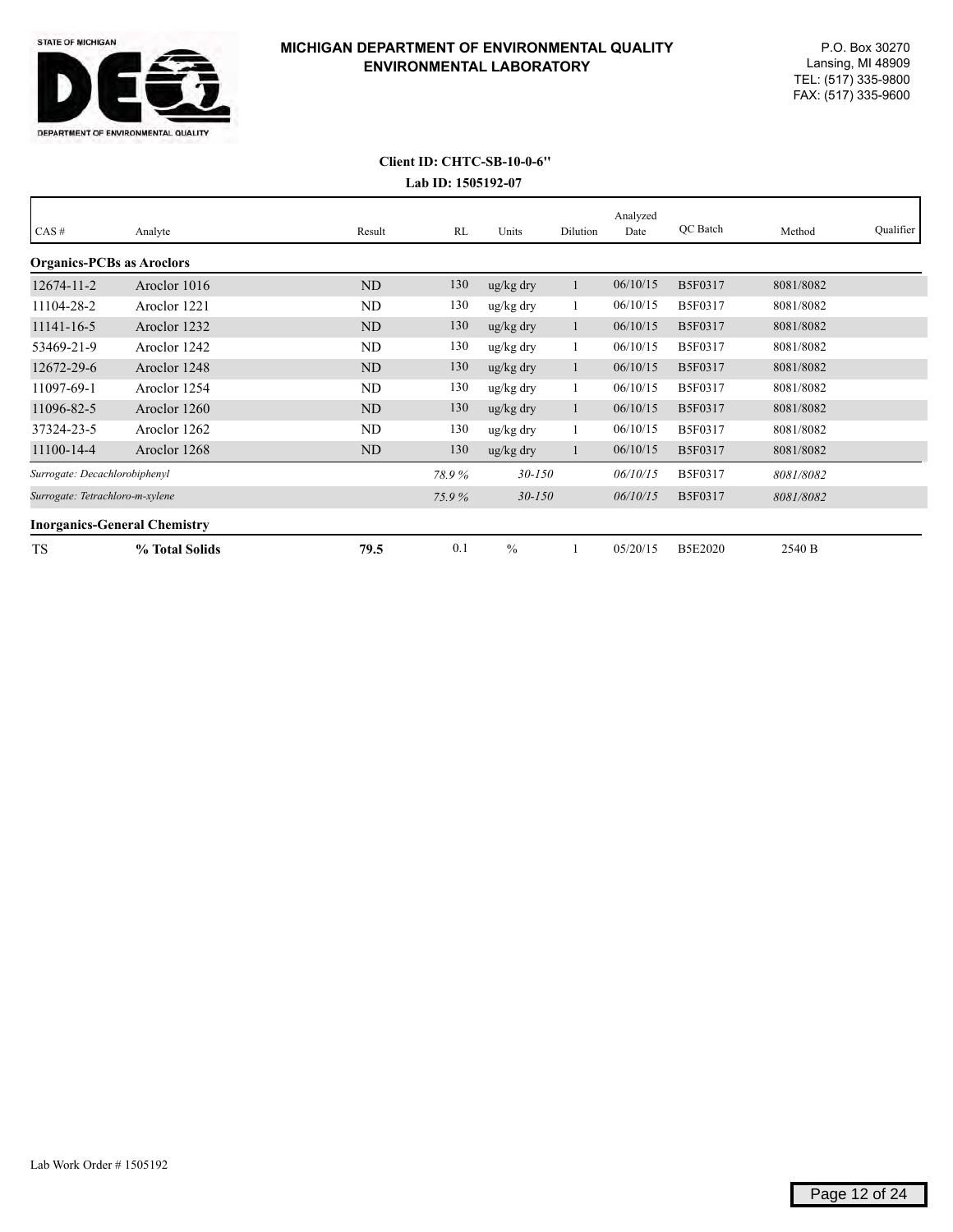

| CAS#                                | Analyte        | Result         | RL    | Units                 | Dilution | Analyzed<br>Date | OC Batch       | Method    | Qualifier |
|-------------------------------------|----------------|----------------|-------|-----------------------|----------|------------------|----------------|-----------|-----------|
| <b>Organics-PCBs as Aroclors</b>    |                |                |       |                       |          |                  |                |           |           |
| $12674 - 11 - 2$                    | Aroclor 1016   | ND             | 120   | $\frac{u g}{k g}$ dry |          | 06/10/15         | B5F0317        | 8081/8082 |           |
| 11104-28-2                          | Aroclor 1221   | ND             | 120   | ug/kg dry             |          | 06/10/15         | <b>B5F0317</b> | 8081/8082 |           |
| 11141-16-5                          | Aroclor 1232   | ND             | 120   | $\frac{u g}{k g}$ dry |          | 06/10/15         | B5F0317        | 8081/8082 |           |
| 53469-21-9                          | Aroclor 1242   | ND             | 120   | ug/kg dry             |          | 06/10/15         | <b>B5F0317</b> | 8081/8082 |           |
| 12672-29-6                          | Aroclor 1248   | ND             | 120   | $\frac{u g}{k g}$ dry |          | 06/10/15         | <b>B5F0317</b> | 8081/8082 |           |
| 11097-69-1                          | Aroclor 1254   | ND             | 120   | ug/kg dry             |          | 06/10/15         | B5F0317        | 8081/8082 |           |
| 11096-82-5                          | Aroclor 1260   | ND             | 120   | $\frac{u g}{k g}$ dry | -1       | 06/10/15         | <b>B5F0317</b> | 8081/8082 |           |
| 37324-23-5                          | Aroclor 1262   | ND             | 120   | ug/kg dry             |          | 06/10/15         | B5F0317        | 8081/8082 |           |
| 11100-14-4                          | Aroclor 1268   | N <sub>D</sub> | 120   | $\frac{u g}{k g}$ dry |          | 06/10/15         | B5F0317        | 8081/8082 |           |
| Surrogate: Decachlorobiphenyl       |                |                | 84.2% | $30 - 150$            |          | 06/10/15         | <b>B5F0317</b> | 8081/8082 |           |
| Surrogate: Tetrachloro-m-xylene     |                |                | 81.3% | $30 - 150$            |          | 06/10/15         | B5F0317        | 8081/8082 |           |
| <b>Inorganics-General Chemistry</b> |                |                |       |                       |          |                  |                |           |           |
| <b>TS</b>                           | % Total Solids | 85.8           | 0.1   | $\frac{0}{0}$         |          | 05/20/15         | <b>B5E2020</b> | 2540 B    |           |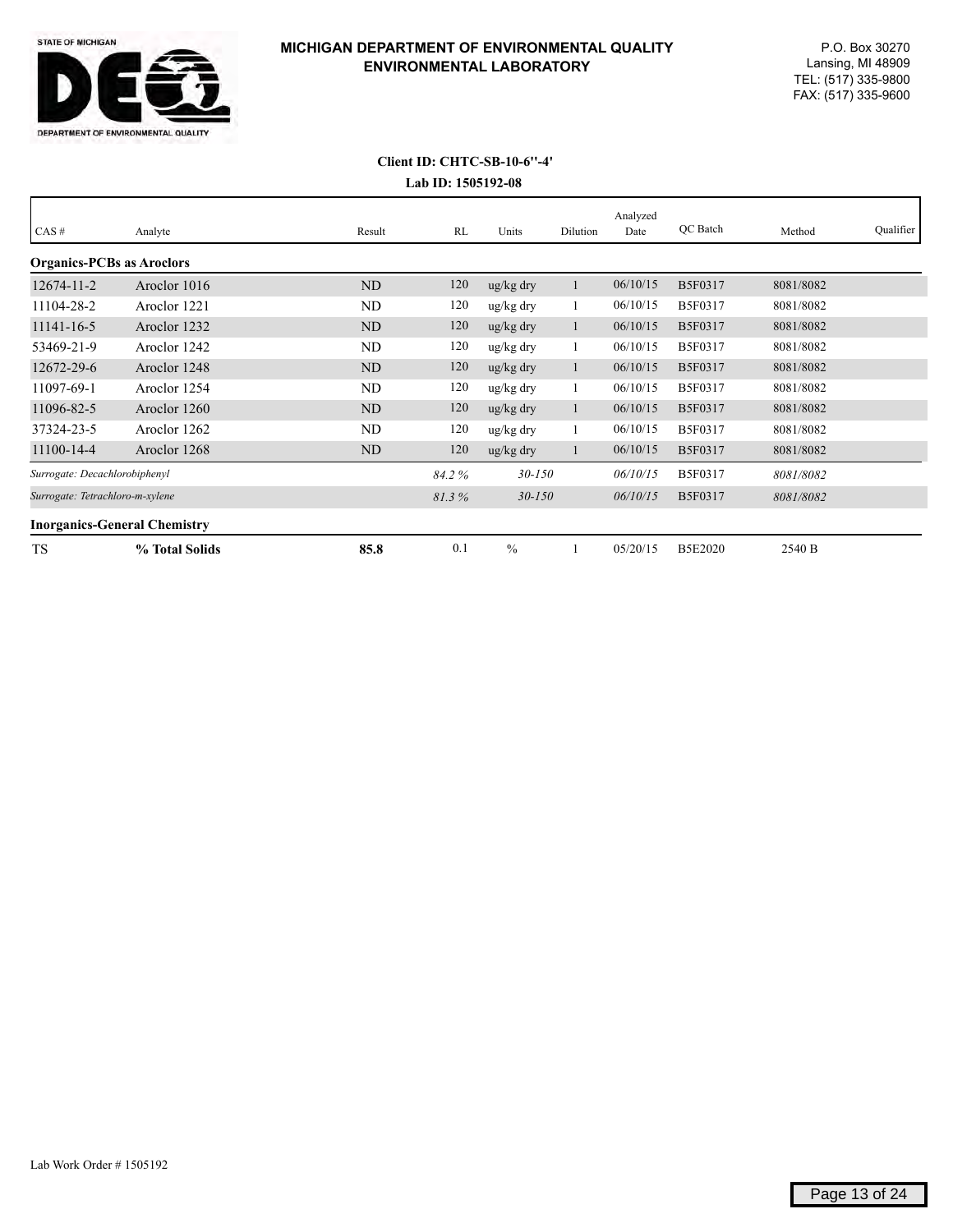

#### **Lab ID: 1505192-09 Client ID: CHTC-SB-10-6''-4' DUP**

|                                     |                |        |       |                       |          | Analyzed | OC Batch       |           | Qualifier |
|-------------------------------------|----------------|--------|-------|-----------------------|----------|----------|----------------|-----------|-----------|
| $CAS \#$                            | Analyte        | Result | RL    | Units                 | Dilution | Date     |                | Method    |           |
| <b>Organics-PCBs as Aroclors</b>    |                |        |       |                       |          |          |                |           |           |
| $12674 - 11 - 2$                    | Aroclor 1016   | ND     | 120   | $\frac{u g}{k g}$ dry |          | 06/11/15 | B5F0317        | 8081/8082 |           |
| 11104-28-2                          | Aroclor 1221   | ND     | 120   | ug/kg dry             |          | 06/11/15 | <b>B5F0317</b> | 8081/8082 |           |
| 11141-16-5                          | Aroclor 1232   | ND     | 120   | $\frac{u g}{k g}$ dry |          | 06/11/15 | B5F0317        | 8081/8082 |           |
| 53469-21-9                          | Aroclor 1242   | ND     | 120   | ug/kg dry             |          | 06/11/15 | B5F0317        | 8081/8082 |           |
| 12672-29-6                          | Aroclor 1248   | ND     | 120   | ug/kg dry             | п        | 06/11/15 | B5F0317        | 8081/8082 |           |
| 11097-69-1                          | Aroclor 1254   | ND     | 120   | ug/kg dry             |          | 06/11/15 | B5F0317        | 8081/8082 |           |
| 11096-82-5                          | Aroclor 1260   | ND     | 120   | $\frac{u g}{k g}$ dry |          | 06/11/15 | <b>B5F0317</b> | 8081/8082 |           |
| 37324-23-5                          | Aroclor 1262   | ND     | 120   | ug/kg dry             |          | 06/11/15 | <b>B5F0317</b> | 8081/8082 |           |
| 11100-14-4                          | Aroclor 1268   | ND     | 120   | $\frac{u g}{k g}$ dry |          | 06/11/15 | B5F0317        | 8081/8082 |           |
| Surrogate: Decachlorobiphenyl       |                |        | 88.2% | $30 - 150$            |          | 06/11/15 | B5F0317        | 8081/8082 |           |
| Surrogate: Tetrachloro-m-xylene     |                |        | 70.4% | $30 - 150$            |          | 06/11/15 | B5F0317        | 8081/8082 |           |
| <b>Inorganics-General Chemistry</b> |                |        |       |                       |          |          |                |           |           |
| <b>TS</b>                           | % Total Solids | 85.7   | 0.1   | $\frac{0}{0}$         |          | 05/20/15 | <b>B5E2020</b> | 2540 B    |           |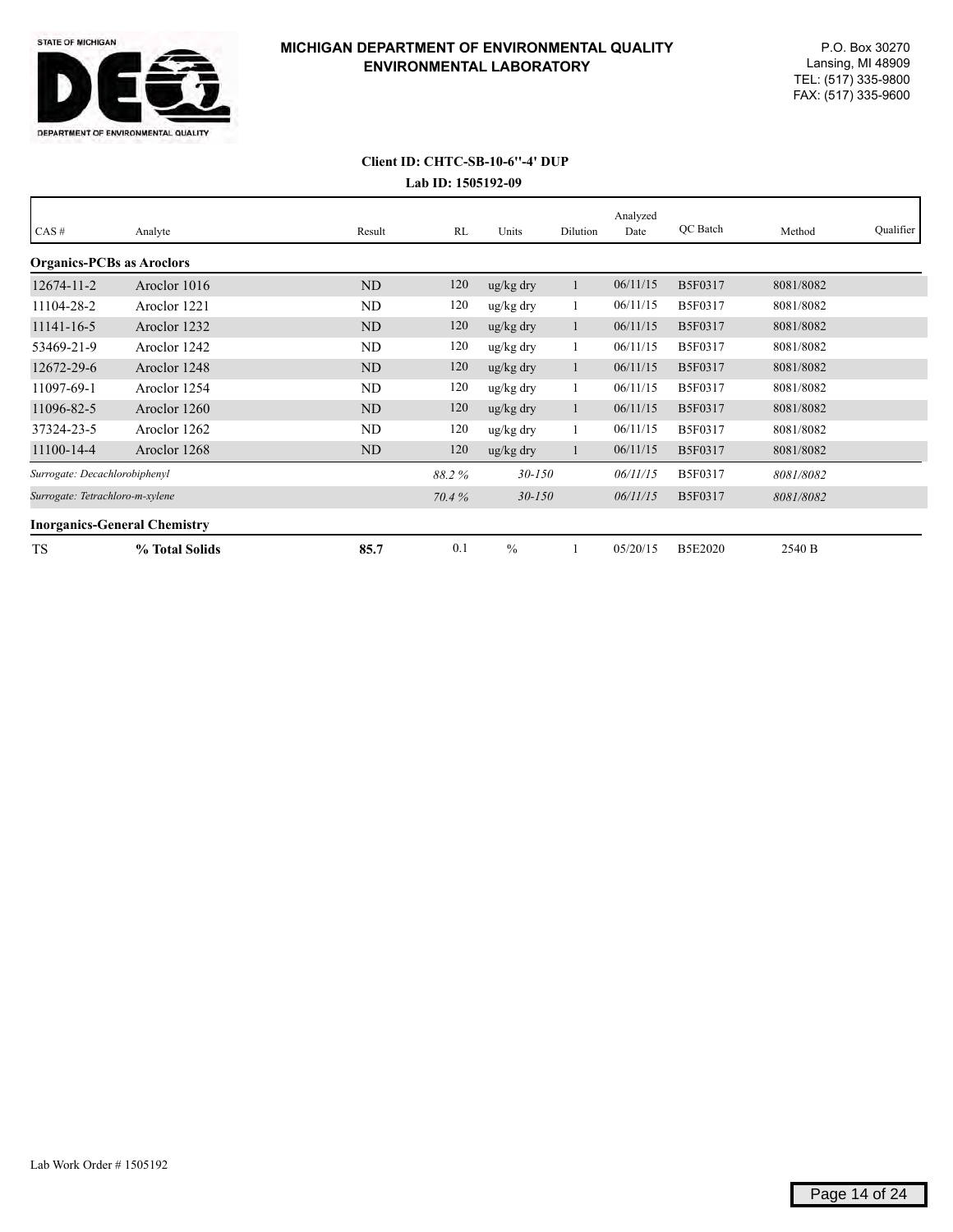

# **Lab ID: 1505192-10 Client ID: CHTC-SB-09-0-6''**

| CAS#                                | Analyte        | Result | RL    | Units                 | Dilution | Analyzed<br>Date | QC Batch       | Method    | Qualifier |
|-------------------------------------|----------------|--------|-------|-----------------------|----------|------------------|----------------|-----------|-----------|
| <b>Organics-PCBs as Aroclors</b>    |                |        |       |                       |          |                  |                |           |           |
| $12674 - 11 - 2$                    | Aroclor 1016   | ND     | 120   | $\frac{u g}{k g}$ dry |          | 06/11/15         | <b>B5F0317</b> | 8081/8082 |           |
| 11104-28-2                          | Aroclor 1221   | ND     | 120   | ug/kg dry             | 1        | 06/11/15         | <b>B5F0317</b> | 8081/8082 |           |
| 11141-16-5                          | Aroclor 1232   | ND     | 120   | $\frac{u g}{k g}$ dry |          | 06/11/15         | B5F0317        | 8081/8082 |           |
| 53469-21-9                          | Aroclor 1242   | ND     | 120   | ug/kg dry             |          | 06/11/15         | B5F0317        | 8081/8082 |           |
| 12672-29-6                          | Aroclor 1248   | ND     | 120   | $\frac{u g}{k g}$ dry |          | 06/11/15         | <b>B5F0317</b> | 8081/8082 |           |
| 11097-69-1                          | Aroclor 1254   | ND     | 120   | ug/kg dry             |          | 06/11/15         | B5F0317        | 8081/8082 |           |
| 11096-82-5                          | Aroclor 1260   | ND     | 120   | $\frac{u g}{k g}$ dry |          | 06/11/15         | <b>B5F0317</b> | 8081/8082 |           |
| 37324-23-5                          | Aroclor 1262   | ND     | 120   | ug/kg dry             |          | 06/11/15         | B5F0317        | 8081/8082 |           |
| 11100-14-4                          | Aroclor 1268   | ND     | 120   | $\frac{u g}{k g}$ dry |          | 06/11/15         | <b>B5F0317</b> | 8081/8082 |           |
| Surrogate: Decachlorobiphenyl       |                |        | 72.7% | $30 - 150$            |          | 06/11/15         | B5F0317        | 8081/8082 |           |
| Surrogate: Tetrachloro-m-xylene     |                |        | 74.4% | $30 - 150$            |          | 06/11/15         | <b>B5F0317</b> | 8081/8082 |           |
| <b>Inorganics-General Chemistry</b> |                |        |       |                       |          |                  |                |           |           |
| TS                                  | % Total Solids | 86.1   | 0.1   | $\%$                  |          | 05/20/15         | <b>B5E2020</b> | 2540 B    |           |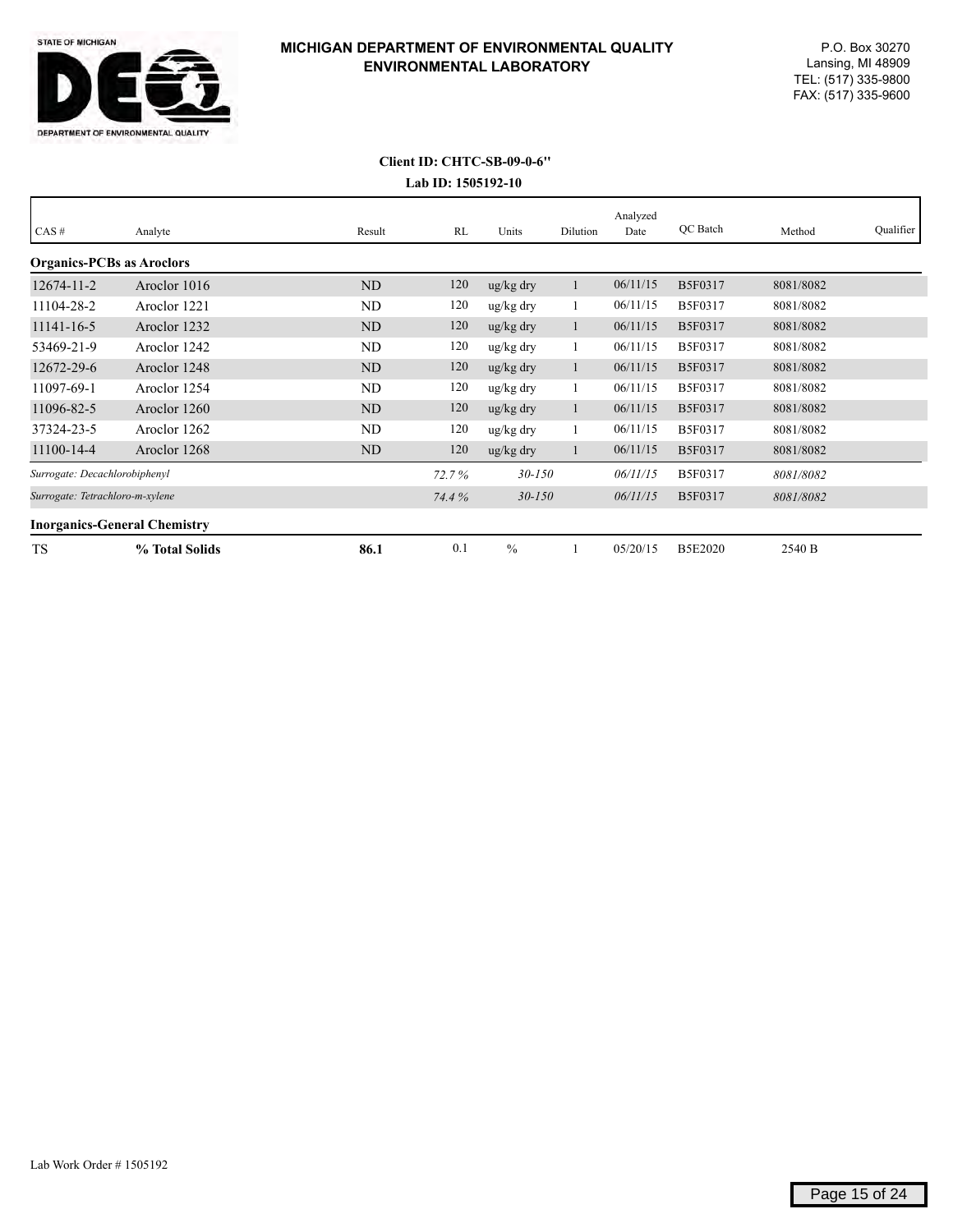

# **Lab ID: 1505192-11 Client ID: CHTC-SB-09-6''-4'**

| CAS#                                | Analyte        | Result         | RL    | Units                 | Dilution | Analyzed<br>Date | OC Batch       | Method    | Qualifier |
|-------------------------------------|----------------|----------------|-------|-----------------------|----------|------------------|----------------|-----------|-----------|
| <b>Organics-PCBs as Aroclors</b>    |                |                |       |                       |          |                  |                |           |           |
| $12674 - 11 - 2$                    | Aroclor 1016   | ND             | 170   | $\frac{u g}{k g}$ dry |          | 06/11/15         | B5F0317        | 8081/8082 |           |
| 11104-28-2                          | Aroclor 1221   | ND             | 170   | ug/kg dry             |          | 06/11/15         | <b>B5F0317</b> | 8081/8082 |           |
| 11141-16-5                          | Aroclor 1232   | ND             | 170   | $\frac{u g}{k g}$ dry |          | 06/11/15         | B5F0317        | 8081/8082 |           |
| 53469-21-9                          | Aroclor 1242   | ND             | 170   | ug/kg dry             |          | 06/11/15         | <b>B5F0317</b> | 8081/8082 |           |
| 12672-29-6                          | Aroclor 1248   | ND             | 170   | $\frac{u g}{k g}$ dry |          | 06/11/15         | <b>B5F0317</b> | 8081/8082 |           |
| 11097-69-1                          | Aroclor 1254   | ND             | 170   | ug/kg dry             |          | 06/11/15         | B5F0317        | 8081/8082 |           |
| 11096-82-5                          | Aroclor 1260   | ND             | 170   | $\frac{u g}{k g}$ dry | -1       | 06/11/15         | <b>B5F0317</b> | 8081/8082 |           |
| 37324-23-5                          | Aroclor 1262   | ND             | 170   | ug/kg dry             |          | 06/11/15         | B5F0317        | 8081/8082 |           |
| 11100-14-4                          | Aroclor 1268   | N <sub>D</sub> | 170   | $\frac{u g}{k g}$ dry |          | 06/11/15         | B5F0317        | 8081/8082 |           |
| Surrogate: Decachlorobiphenyl       |                |                | 73.5% | $30 - 150$            |          | 06/11/15         | B5F0317        | 8081/8082 |           |
| Surrogate: Tetrachloro-m-xylene     |                |                | 67.5% | $30 - 150$            |          | 06/11/15         | B5F0317        | 8081/8082 |           |
| <b>Inorganics-General Chemistry</b> |                |                |       |                       |          |                  |                |           |           |
| <b>TS</b>                           | % Total Solids | 58.8           | 0.1   | $\frac{0}{0}$         |          | 05/20/15         | <b>B5E2020</b> | 2540 B    |           |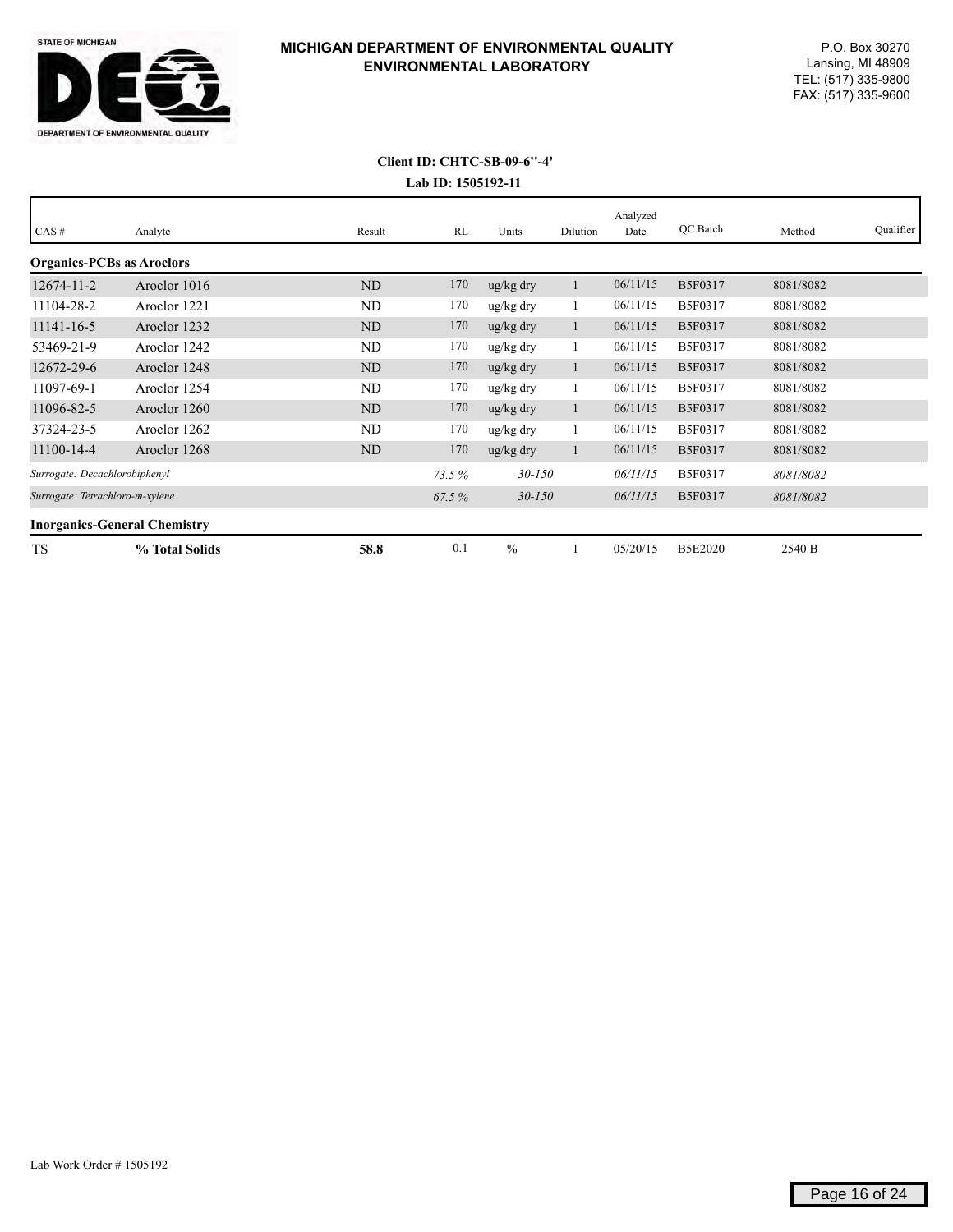

# **Lab ID: 1505192-12 Client ID: CHTC-SB-14-0-6''**

| CAS#                                | Analyte        | Result    | RL    | Units                 | Dilution | Analyzed<br>Date | OC Batch       | Method    | Qualifier |
|-------------------------------------|----------------|-----------|-------|-----------------------|----------|------------------|----------------|-----------|-----------|
| <b>Organics-PCBs as Aroclors</b>    |                |           |       |                       |          |                  |                |           |           |
| 12674-11-2                          | Aroclor 1016   | ND        | 130   | ug/kg dry             |          | 06/11/15         | <b>B5F0317</b> | 8081/8082 |           |
| 11104-28-2                          | Aroclor 1221   | ND        | 130   | ug/kg dry             |          | 06/11/15         | <b>B5F0317</b> | 8081/8082 |           |
| 11141-16-5                          | Aroclor 1232   | ND        | 130   | ug/kg dry             | -1       | 06/11/15         | B5F0317        | 8081/8082 |           |
| 53469-21-9                          | Aroclor 1242   | ND        | 130   | ug/kg dry             |          | 06/11/15         | B5F0317        | 8081/8082 |           |
| 12672-29-6                          | Aroclor 1248   | ND        | 130   | ug/kg dry             |          | 06/11/15         | <b>B5F0317</b> | 8081/8082 |           |
| 11097-69-1                          | Aroclor 1254   | ND        | 130   | ug/kg dry             |          | 06/11/15         | <b>B5F0317</b> | 8081/8082 |           |
| 11096-82-5                          | Aroclor 1260   | <b>ND</b> | 130   | $\frac{u g}{k g}$ dry | l.       | 06/11/15         | <b>B5F0317</b> | 8081/8082 |           |
| 37324-23-5                          | Aroclor 1262   | <b>ND</b> | 130   | ug/kg dry             |          | 06/11/15         | <b>B5F0317</b> | 8081/8082 |           |
| 11100-14-4                          | Aroclor 1268   | ND        | 130   | ug/kg dry             |          | 06/11/15         | B5F0317        | 8081/8082 |           |
| Surrogate: Decachlorobiphenyl       |                |           | 77.5% | $30 - 150$            |          | 06/11/15         | <b>B5F0317</b> | 8081/8082 |           |
| Surrogate: Tetrachloro-m-xylene     |                |           | 72.3% | $30 - 150$            |          | 06/11/15         | <b>B5F0317</b> | 8081/8082 |           |
| <b>Inorganics-General Chemistry</b> |                |           |       |                       |          |                  |                |           |           |
| TS                                  | % Total Solids | 79.2      | 0.1   | $\frac{0}{0}$         |          | 05/20/15         | <b>B5E2020</b> | 2540 B    |           |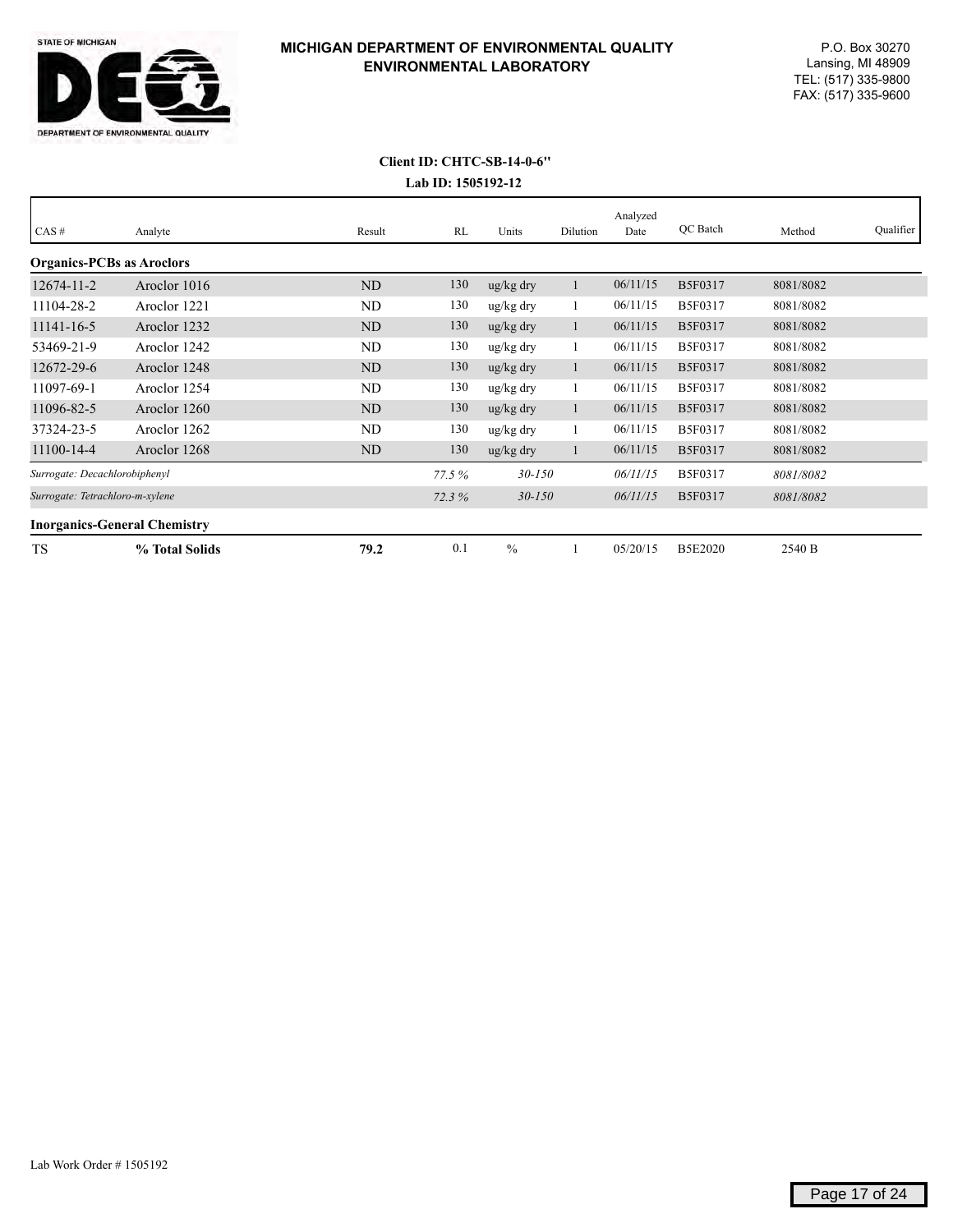

#### **Lab ID: 1505192-13 Client ID: CHTC-SB-14-6''-7'**

| $CAS \#$                            | Analyte        | Result         | RL    | Units                 | Dilution | Analyzed<br>Date | OC Batch       | Method    | Qualifier |
|-------------------------------------|----------------|----------------|-------|-----------------------|----------|------------------|----------------|-----------|-----------|
| <b>Organics-PCBs as Aroclors</b>    |                |                |       |                       |          |                  |                |           |           |
| $12674 - 11 - 2$                    | Aroclor 1016   | ND             | 120   | $\frac{u g}{k g}$ dry |          | 06/11/15         | B5F0317        | 8081/8082 |           |
| 11104-28-2                          | Aroclor 1221   | ND             | 120   | ug/kg dry             |          | 06/11/15         | B5F0317        | 8081/8082 |           |
| 11141-16-5                          | Aroclor 1232   | ND             | 120   | $\frac{u g}{k g}$ dry |          | 06/11/15         | <b>B5F0317</b> | 8081/8082 |           |
| 53469-21-9                          | Aroclor 1242   | ND             | 120   | ug/kg dry             |          | 06/11/15         | <b>B5F0317</b> | 8081/8082 |           |
| 12672-29-6                          | Aroclor 1248   | ND             | 120   | $\frac{u g}{k g}$ dry |          | 06/11/15         | <b>B5F0317</b> | 8081/8082 |           |
| 11097-69-1                          | Aroclor 1254   | ND             | 120   | ug/kg dry             |          | 06/11/15         | <b>B5F0317</b> | 8081/8082 |           |
| 11096-82-5                          | Aroclor 1260   | N <sub>D</sub> | 120   | $\frac{u g}{k g}$ dry |          | 06/11/15         | <b>B5F0317</b> | 8081/8082 |           |
| 37324-23-5                          | Aroclor 1262   | ND             | 120   | ug/kg dry             |          | 06/11/15         | B5F0317        | 8081/8082 |           |
| 11100-14-4                          | Aroclor 1268   | ND             | 120   | $\frac{u g}{k g}$ dry |          | 06/11/15         | B5F0317        | 8081/8082 |           |
| Surrogate: Decachlorobiphenyl       |                |                | 78.5% | $30 - 150$            |          | 06/11/15         | B5F0317        | 8081/8082 |           |
| Surrogate: Tetrachloro-m-xylene     |                |                | 72.4% | $30 - 150$            |          | 06/11/15         | <b>B5F0317</b> | 8081/8082 |           |
| <b>Inorganics-General Chemistry</b> |                |                |       |                       |          |                  |                |           |           |
| TS                                  | % Total Solids | 84.5           | 0.1   | $\%$                  |          | 05/20/15         | <b>B5E2020</b> | 2540 B    |           |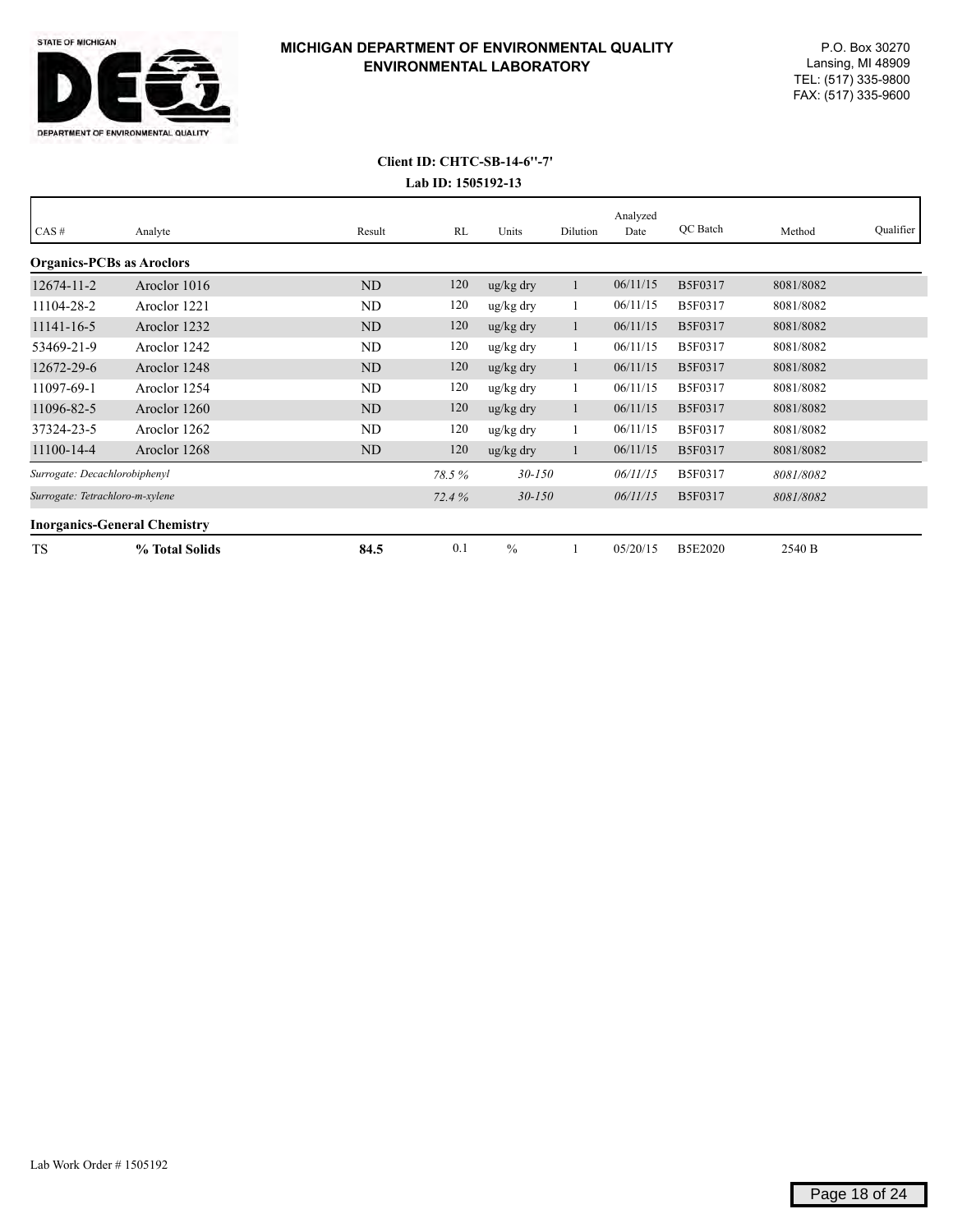

# **Lab ID: 1505192-14 Client ID: CHTC-SB-15-0-6''**

| CAS#                                | Analyte        | Result    | RL    | Units                 | Dilution | Analyzed<br>Date | OC Batch       | Method    | Qualifier |
|-------------------------------------|----------------|-----------|-------|-----------------------|----------|------------------|----------------|-----------|-----------|
| <b>Organics-PCBs as Aroclors</b>    |                |           |       |                       |          |                  |                |           |           |
| 12674-11-2                          | Aroclor 1016   | ND        | 120   | $\frac{u g}{k g}$ dry |          | 06/11/15         | B5F0317        | 8081/8082 |           |
| 11104-28-2                          | Aroclor 1221   | ND        | 120   | ug/kg dry             |          | 06/11/15         | B5F0317        | 8081/8082 |           |
| 11141-16-5                          | Aroclor 1232   | ND        | 120   | $\frac{u g}{k g}$ dry |          | 06/11/15         | B5F0317        | 8081/8082 |           |
| 53469-21-9                          | Aroclor 1242   | ND        | 120   | ug/kg dry             |          | 06/11/15         | B5F0317        | 8081/8082 |           |
| 12672-29-6                          | Aroclor 1248   | <b>ND</b> | 120   | $\frac{u g}{k g}$ dry |          | 06/11/15         | B5F0317        | 8081/8082 |           |
| 11097-69-1                          | Aroclor 1254   | ND        | 120   | ug/kg dry             |          | 06/11/15         | B5F0317        | 8081/8082 |           |
| 11096-82-5                          | Aroclor 1260   | ND        | 120   | $\frac{u g}{k g}$ dry |          | 06/11/15         | B5F0317        | 8081/8082 |           |
| 37324-23-5                          | Aroclor 1262   | ND        | 120   | ug/kg dry             |          | 06/11/15         | B5F0317        | 8081/8082 |           |
| 11100-14-4                          | Aroclor 1268   | ND        | 120   | $\frac{u g}{k g}$ dry |          | 06/11/15         | B5F0317        | 8081/8082 |           |
| Surrogate: Decachlorobiphenyl       |                |           | 76.7% | $30 - 150$            |          | 06/11/15         | B5F0317        | 8081/8082 |           |
| Surrogate: Tetrachloro-m-xylene     |                |           | 73.6% | $30 - 150$            |          | 06/11/15         | B5F0317        | 8081/8082 |           |
| <b>Inorganics-General Chemistry</b> |                |           |       |                       |          |                  |                |           |           |
| TS                                  | % Total Solids | 81.7      | 0.1   | $\%$                  |          | 05/20/15         | <b>B5E2020</b> | 2540 B    |           |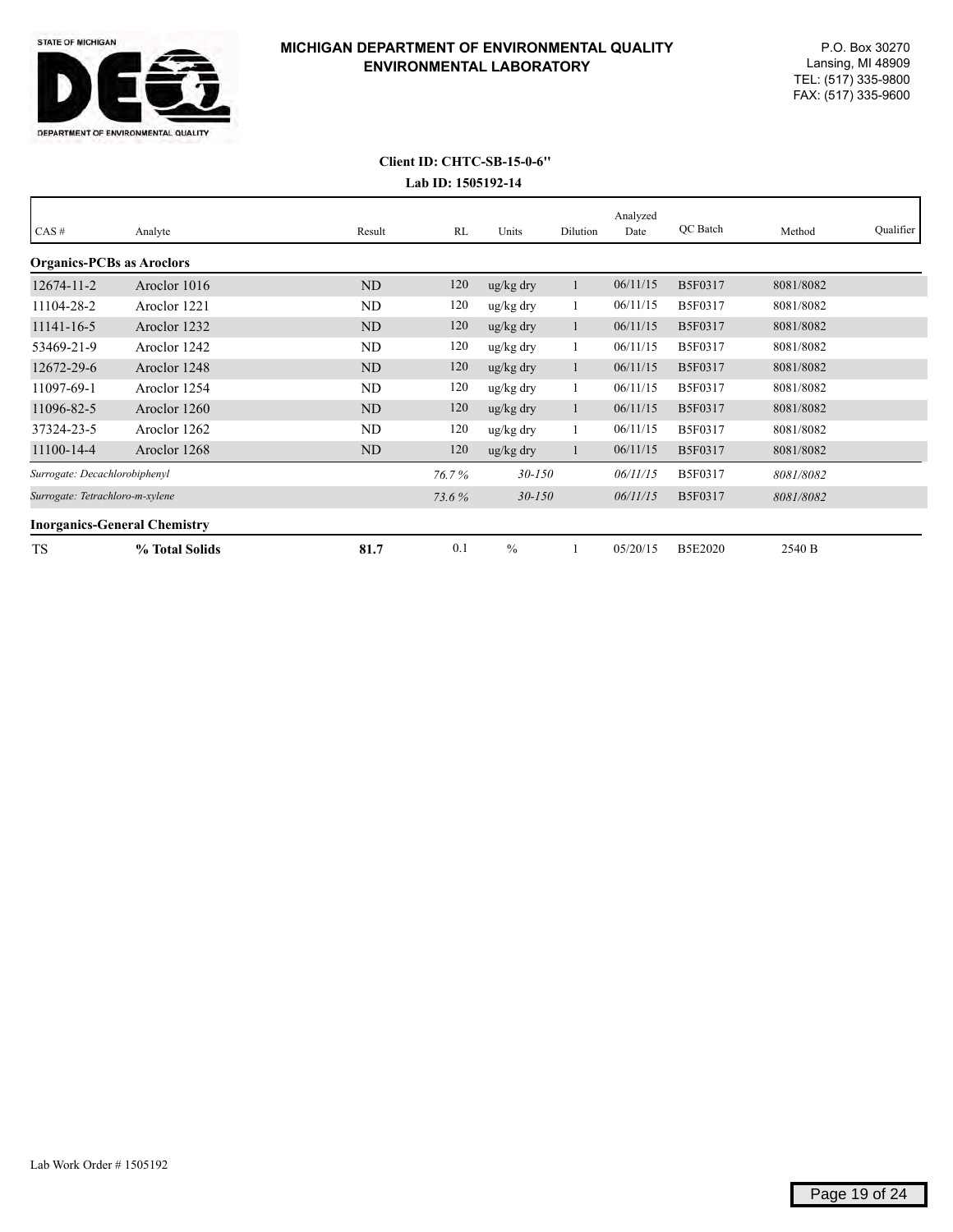

# **Lab ID: 1505192-15 Client ID: CHTC-SB-15-6''-5'**

| CAS#                                | Analyte        | Result | RL    | Units                 | Dilution | Analyzed<br>Date | QC Batch       | Method    | Qualifier |
|-------------------------------------|----------------|--------|-------|-----------------------|----------|------------------|----------------|-----------|-----------|
| <b>Organics-PCBs as Aroclors</b>    |                |        |       |                       |          |                  |                |           |           |
| $12674 - 11 - 2$                    | Aroclor 1016   | ND     | 110   | $\frac{u g}{k g}$ dry |          | 06/11/15         | <b>B5F0317</b> | 8081/8082 |           |
| 11104-28-2                          | Aroclor 1221   | ND     | 110   | ug/kg dry             |          | 06/11/15         | B5F0317        | 8081/8082 |           |
| 11141-16-5                          | Aroclor 1232   | ND     | 110   | $\frac{u g}{k g}$ dry |          | 06/11/15         | <b>B5F0317</b> | 8081/8082 |           |
| 53469-21-9                          | Aroclor 1242   | ND     | 110   | ug/kg dry             |          | 06/11/15         | B5F0317        | 8081/8082 |           |
| 12672-29-6                          | Aroclor 1248   | ND     | 110   | $\frac{u g}{k g}$ dry |          | 06/11/15         | B5F0317        | 8081/8082 |           |
| 11097-69-1                          | Aroclor 1254   | ND     | 110   | ug/kg dry             |          | 06/11/15         | B5F0317        | 8081/8082 |           |
| 11096-82-5                          | Aroclor 1260   | ND     | 110   | $\frac{u g}{k g}$ dry |          | 06/11/15         | <b>B5F0317</b> | 8081/8082 |           |
| 37324-23-5                          | Aroclor 1262   | ND     | 110   | ug/kg dry             |          | 06/11/15         | B5F0317        | 8081/8082 |           |
| 11100-14-4                          | Aroclor 1268   | ND     | 110   | $\frac{u g}{k g}$ dry |          | 06/11/15         | B5F0317        | 8081/8082 |           |
| Surrogate: Decachlorobiphenyl       |                |        | 73.6% | $30 - 150$            |          | 06/11/15         | B5F0317        | 8081/8082 |           |
| Surrogate: Tetrachloro-m-xylene     |                |        | 68.6% | $30 - 150$            |          | 06/11/15         | <b>B5F0317</b> | 8081/8082 |           |
| <b>Inorganics-General Chemistry</b> |                |        |       |                       |          |                  |                |           |           |
| TS                                  | % Total Solids | 91.8   | 0.1   | $\%$                  |          | 05/20/15         | <b>B5E2020</b> | 2540 B    |           |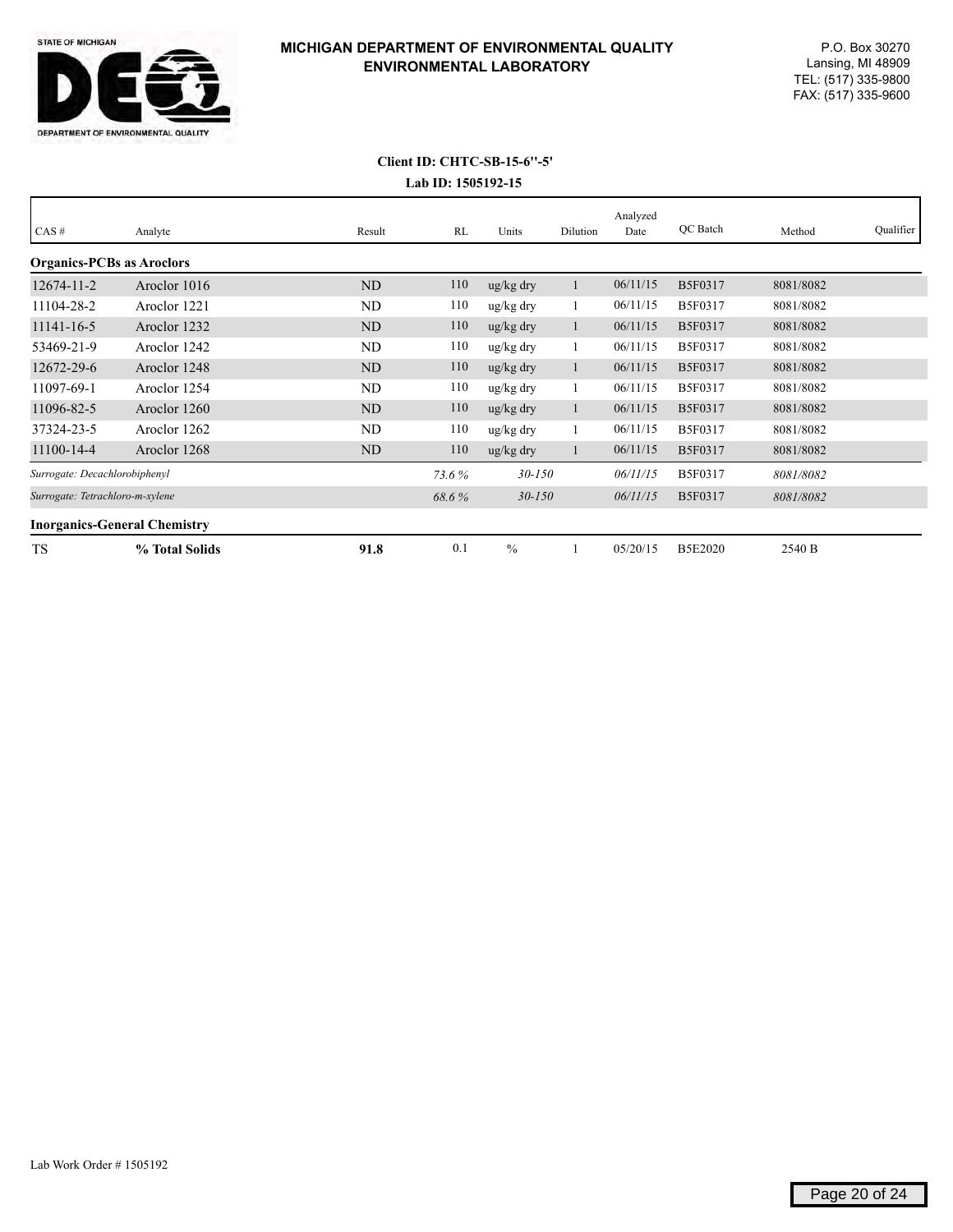

# **Lab ID: 1505192-16 Client ID: CHTC-SB-34-0-6''**

| CAS#                                | Analyte        | Result    | RL    | Units                 | Dilution | Analyzed<br>Date | OC Batch       | Method    | Qualifier |
|-------------------------------------|----------------|-----------|-------|-----------------------|----------|------------------|----------------|-----------|-----------|
| <b>Organics-PCBs as Aroclors</b>    |                |           |       |                       |          |                  |                |           |           |
| 12674-11-2                          | Aroclor 1016   | ND        | 120   | ug/kg dry             |          | 06/11/15         | <b>B5F0317</b> | 8081/8082 |           |
| 11104-28-2                          | Aroclor 1221   | ND        | 120   | ug/kg dry             |          | 06/11/15         | <b>B5F0317</b> | 8081/8082 |           |
| 11141-16-5                          | Aroclor 1232   | ND        | 120   | ug/kg dry             | -1       | 06/11/15         | B5F0317        | 8081/8082 |           |
| 53469-21-9                          | Aroclor 1242   | ND        | 120   | ug/kg dry             |          | 06/11/15         | B5F0317        | 8081/8082 |           |
| 12672-29-6                          | Aroclor 1248   | ND        | 120   | ug/kg dry             |          | 06/11/15         | <b>B5F0317</b> | 8081/8082 |           |
| 11097-69-1                          | Aroclor 1254   | ND        | 120   | ug/kg dry             |          | 06/11/15         | <b>B5F0317</b> | 8081/8082 |           |
| 11096-82-5                          | Aroclor 1260   | <b>ND</b> | 120   | $\frac{u g}{k g}$ dry | l.       | 06/11/15         | <b>B5F0317</b> | 8081/8082 |           |
| 37324-23-5                          | Aroclor 1262   | <b>ND</b> | 120   | ug/kg dry             |          | 06/11/15         | <b>B5F0317</b> | 8081/8082 |           |
| 11100-14-4                          | Aroclor 1268   | ND        | 120   | ug/kg dry             |          | 06/11/15         | B5F0317        | 8081/8082 |           |
| Surrogate: Decachlorobiphenyl       |                |           | 87.2% | $30 - 150$            |          | 06/11/15         | <b>B5F0317</b> | 8081/8082 |           |
| Surrogate: Tetrachloro-m-xylene     |                |           | 82.1% | $30 - 150$            |          | 06/11/15         | <b>B5F0317</b> | 8081/8082 |           |
| <b>Inorganics-General Chemistry</b> |                |           |       |                       |          |                  |                |           |           |
| TS                                  | % Total Solids | 81.4      | 0.1   | $\frac{0}{0}$         |          | 05/20/15         | <b>B5E2020</b> | 2540 B    |           |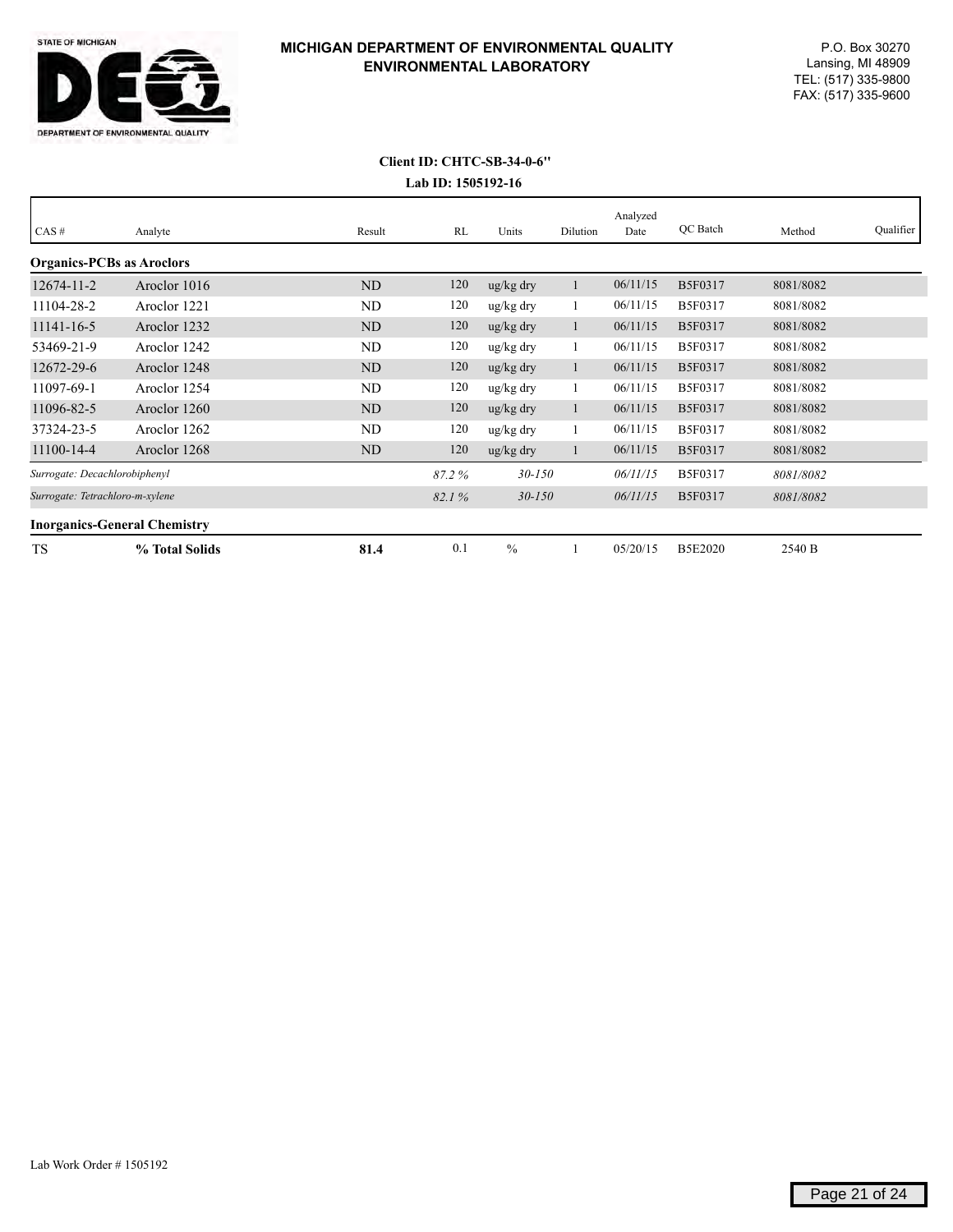

# **Lab ID: 1505192-17 Client ID: CHTC-SB-34-6''-2'**

| CAS#                                | Analyte        | Result | RL    | Units                 | Dilution | Analyzed<br>Date | OC Batch       | Method    | Qualifier |
|-------------------------------------|----------------|--------|-------|-----------------------|----------|------------------|----------------|-----------|-----------|
| <b>Organics-PCBs as Aroclors</b>    |                |        |       |                       |          |                  |                |           |           |
| $12674 - 11 - 2$                    | Aroclor 1016   | ND     | 120   | $\frac{u g}{k g}$ dry |          | 06/11/15         | B5F0317        | 8081/8082 |           |
| 11104-28-2                          | Aroclor 1221   | ND     | 120   | ug/kg dry             |          | 06/11/15         | B5F0317        | 8081/8082 |           |
| 11141-16-5                          | Aroclor 1232   | ND     | 120   | $\frac{u g}{k g}$ dry |          | 06/11/15         | B5F0317        | 8081/8082 |           |
| 53469-21-9                          | Aroclor 1242   | ND     | 120   | ug/kg dry             |          | 06/11/15         | B5F0317        | 8081/8082 |           |
| 12672-29-6                          | Aroclor 1248   | ND     | 120   | $\frac{u g}{k g}$ dry |          | 06/11/15         | <b>B5F0317</b> | 8081/8082 |           |
| 11097-69-1                          | Aroclor 1254   | ND     | 120   | ug/kg dry             |          | 06/11/15         | B5F0317        | 8081/8082 |           |
| 11096-82-5                          | Aroclor 1260   | ND     | 120   | $\frac{u g}{k g}$ dry | 1        | 06/11/15         | <b>B5F0317</b> | 8081/8082 |           |
| 37324-23-5                          | Aroclor 1262   | ND     | 120   | ug/kg dry             |          | 06/11/15         | B5F0317        | 8081/8082 |           |
| 11100-14-4                          | Aroclor 1268   | ND     | 120   | $\frac{u g}{k g}$ dry |          | 06/11/15         | <b>B5F0317</b> | 8081/8082 |           |
| Surrogate: Decachlorobiphenyl       |                |        | 83.7% | $30 - 150$            |          | 06/11/15         | B5F0317        | 8081/8082 |           |
| Surrogate: Tetrachloro-m-xylene     |                |        | 69.5% | $30 - 150$            |          | 06/11/15         | <b>B5F0317</b> | 8081/8082 |           |
| <b>Inorganics-General Chemistry</b> |                |        |       |                       |          |                  |                |           |           |
| <b>TS</b>                           | % Total Solids | 80.7   | 0.1   | $\frac{0}{0}$         |          | 05/21/15         | <b>B5E2123</b> | 2540 B    |           |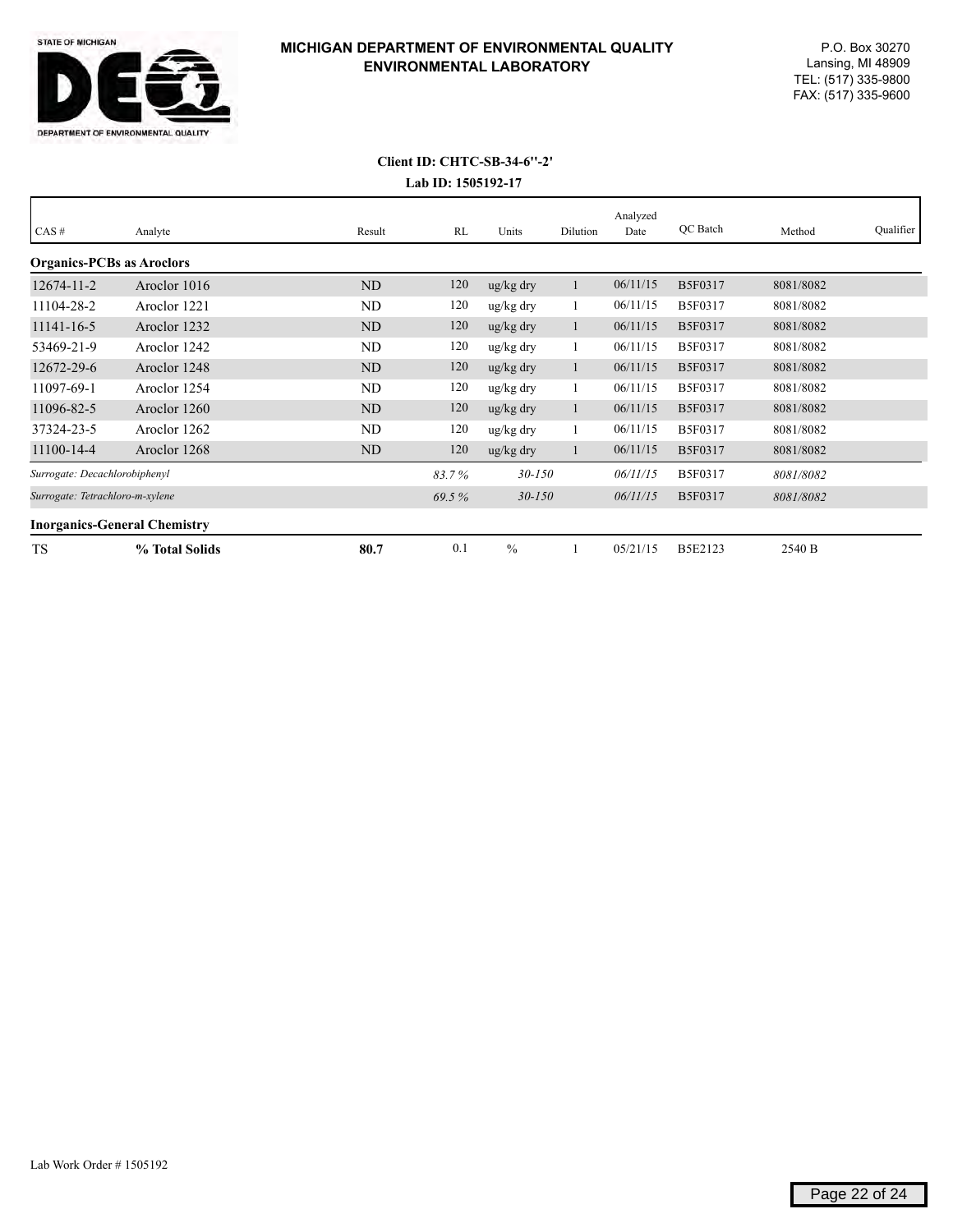

Michigan Department of Environmental Quality Laboratory Services Section

Analysis Request Sheet

*Please hold all PCB samples for possible f uture congener analysis.* 

| Site Lode/Project Number                                                                                                                                                                                            |                                                                                                                                                                                                                                                                                                         | AT              | CC Email 1                                      |                    |                                                                                                                                                                                                                                                                                                                                                                           |            | Project IAI Days                                                                                                                                                                                                                                                                                                                                                                  | Sample Collector                                                              |
|---------------------------------------------------------------------------------------------------------------------------------------------------------------------------------------------------------------------|---------------------------------------------------------------------------------------------------------------------------------------------------------------------------------------------------------------------------------------------------------------------------------------------------------|-----------------|-------------------------------------------------|--------------------|---------------------------------------------------------------------------------------------------------------------------------------------------------------------------------------------------------------------------------------------------------------------------------------------------------------------------------------------------------------------------|------------|-----------------------------------------------------------------------------------------------------------------------------------------------------------------------------------------------------------------------------------------------------------------------------------------------------------------------------------------------------------------------------------|-------------------------------------------------------------------------------|
| 31000098                                                                                                                                                                                                            |                                                                                                                                                                                                                                                                                                         | 13              | .binkley@westonsolutions.com                    |                    |                                                                                                                                                                                                                                                                                                                                                                           |            |                                                                                                                                                                                                                                                                                                                                                                                   | AK/JP/AB-DEQ-RRD                                                              |
| Dept-Unision-District                                                                                                                                                                                               | DEQ-RRD-UP District                                                                                                                                                                                                                                                                                     | index<br>44251  | CC Email Z<br>daniel.liebau@westonsolutions.com |                    |                                                                                                                                                                                                                                                                                                                                                                           |            | Project Due Date                                                                                                                                                                                                                                                                                                                                                                  | Sample Collector Phone<br>906-337-0389                                        |
|                                                                                                                                                                                                                     |                                                                                                                                                                                                                                                                                                         | PLA             | <b>CCEmail 3</b>                                |                    |                                                                                                                                                                                                                                                                                                                                                                           |            |                                                                                                                                                                                                                                                                                                                                                                                   |                                                                               |
| State Project Manager<br>Amy Keranen                                                                                                                                                                                |                                                                                                                                                                                                                                                                                                         | 30872           | pincumbel@mlchlgan.gov                          |                    |                                                                                                                                                                                                                                                                                                                                                                           |            |                                                                                                                                                                                                                                                                                                                                                                                   | Contract Firm<br><b>Weston Solutions</b>                                      |
|                                                                                                                                                                                                                     | State Project Manager Email                                                                                                                                                                                                                                                                             | Project         | Overflow Lab Choice 1                           |                    |                                                                                                                                                                                                                                                                                                                                                                           |            | Accept Analysis<br>hold time codes                                                                                                                                                                                                                                                                                                                                                | <b>Contract Firm Primary Contact</b>                                          |
| keranena@michigan.gov                                                                                                                                                                                               | State Project Manager Phone                                                                                                                                                                                                                                                                             | 456990<br>Phase | Overflow Lab Choice 2                           |                    |                                                                                                                                                                                                                                                                                                                                                                           |            | no                                                                                                                                                                                                                                                                                                                                                                                | <b>Jeff Binkley</b><br>Primary Contact Phone                                  |
| 906-337-0389                                                                                                                                                                                                        |                                                                                                                                                                                                                                                                                                         | 00              |                                                 |                    |                                                                                                                                                                                                                                                                                                                                                                           |            |                                                                                                                                                                                                                                                                                                                                                                                   | 906-523-5457                                                                  |
| Lab Use                                                                                                                                                                                                             |                                                                                                                                                                                                                                                                                                         |                 |                                                 | Collection         | Collection                                                                                                                                                                                                                                                                                                                                                                | Container  |                                                                                                                                                                                                                                                                                                                                                                                   |                                                                               |
| Only<br>1                                                                                                                                                                                                           | Field Sample Identification<br>CHTC-SB- $0.4$ $1.2$                                                                                                                                                                                                                                                     |                 |                                                 | Date               | Time<br>$3 - 17 - 150$                                                                                                                                                                                                                                                                                                                                                    | Count      | Comments                                                                                                                                                                                                                                                                                                                                                                          |                                                                               |
| $\overline{2}$                                                                                                                                                                                                      | CHTC-SB- 6' 4' $12^{11} - 5$                                                                                                                                                                                                                                                                            |                 |                                                 | $5 - 17 - 15$      | 0311                                                                                                                                                                                                                                                                                                                                                                      |            |                                                                                                                                                                                                                                                                                                                                                                                   |                                                                               |
| 3                                                                                                                                                                                                                   | CHTC-SB- $O8 - 0.6$ "                                                                                                                                                                                                                                                                                   |                 |                                                 | $5 - 18 - 15$      |                                                                                                                                                                                                                                                                                                                                                                           |            |                                                                                                                                                                                                                                                                                                                                                                                   |                                                                               |
| 4<br>Q                                                                                                                                                                                                              | CHTC-SB-08 - 6 <sup>4</sup> - 4 <sup>1</sup>                                                                                                                                                                                                                                                            |                 |                                                 | $5 - 18 - 15$      | 0830                                                                                                                                                                                                                                                                                                                                                                      |            |                                                                                                                                                                                                                                                                                                                                                                                   |                                                                               |
| 5                                                                                                                                                                                                                   | CHTC-SB- $O - O - G$                                                                                                                                                                                                                                                                                    |                 |                                                 |                    | 0835                                                                                                                                                                                                                                                                                                                                                                      |            |                                                                                                                                                                                                                                                                                                                                                                                   |                                                                               |
| OŚ<br>6                                                                                                                                                                                                             |                                                                                                                                                                                                                                                                                                         |                 |                                                 | $5 - 18 - 15$      | 0900                                                                                                                                                                                                                                                                                                                                                                      |            |                                                                                                                                                                                                                                                                                                                                                                                   |                                                                               |
| $\alpha_c$<br>7                                                                                                                                                                                                     | CHTC-SB- $O - -6 - 4$                                                                                                                                                                                                                                                                                   |                 |                                                 |                    | 5/18/150005                                                                                                                                                                                                                                                                                                                                                               |            |                                                                                                                                                                                                                                                                                                                                                                                   |                                                                               |
|                                                                                                                                                                                                                     | CHTC-SB- 10 - 0 - 10 "                                                                                                                                                                                                                                                                                  |                 |                                                 | 5/18/15            | 0943                                                                                                                                                                                                                                                                                                                                                                      |            |                                                                                                                                                                                                                                                                                                                                                                                   |                                                                               |
| 6X<br>8                                                                                                                                                                                                             | CHTC-SB-10 - $6'' - 4'$                                                                                                                                                                                                                                                                                 |                 |                                                 | 5/18/15            | 0945                                                                                                                                                                                                                                                                                                                                                                      |            |                                                                                                                                                                                                                                                                                                                                                                                   |                                                                               |
| 59<br>9<br>10<br>$\overrightarrow{O}$                                                                                                                                                                               | CHTC-SB-10-6"-4' DUP<br>CHTC-SB- $09 - 0 - 6$                                                                                                                                                                                                                                                           |                 |                                                 | 5/18/15            | 0946                                                                                                                                                                                                                                                                                                                                                                      |            |                                                                                                                                                                                                                                                                                                                                                                                   |                                                                               |
| 1,4 Dioxane<br>OS - Pesticides, PCBs<br>Pesticides & PCBs<br>Pesticides only<br>PCBs only<br>Toxaphene<br><b>BNA - Base Neutral Acids</b><br><b>BNAs</b><br>PNAs only<br><b>BNs only</b><br>Finger Print<br>DRO/ORO | 12345678910<br>12345678910<br>12345678910<br>AGOGOOOOOO<br>12345678910<br>12345678910<br>$1$ $2/3$ 4 5 6 7 8 9 10<br>12345678910<br><b>Organic Specialty Requests</b><br>Ubrary search - Volatiles 1 2 3 4 5 6 7 8 9 10<br>Library search - SemiVols 1 2 3 4 5 6 7 8 9 10<br>12345678910<br>12345678910 |                 |                                                 |                    | Cadmlum - Cd<br>Cobalt - Co<br>Chromlum - Cr<br>Copper-Cu<br>Iron-Fe<br>Mercury - Hg<br>Lithium - Li<br>Manganese - Mn<br>Molybdenum - Mo ,<br>Nickel - Ni<br>Lead-Pb<br>Antimony - Sb<br>Selenium - Se<br>Strontium - Sr<br>Titanlum - TI<br>Thallium - TI<br>Uranium - U<br>Vanadlum - V<br>Zinc - Zn<br>Calcium - Ca<br>Potasslum - K<br>Magnesium - Mg<br>Sodium - Na |            | 1 2 3 4 5 6 7 8 9 10<br>12345678910<br>12345678910<br>12345678910<br>1 2 3 4 5 6 7 8 9 10<br>12345678910<br>12345678910<br>12345678910<br>12345678910<br>12345678910<br>12345678910<br>12345678910<br>12345678910<br>12345678910<br>1 2 3 4 5 6 7 8 9 10<br>12345.678910<br>12345678910<br>12345678910<br>12345678910<br>12345678910<br>12345678910<br>12345678910<br>12345678910 | Kjeldahl Nitrogen - KN<br>12345678910<br>Total Phosphorus - TP<br>12345678910 |
| Print Name<br>& Org.<br>Chain of Custody<br>Signature:<br>Print Name<br>& Org.<br>Signature:<br>Print Name                                                                                                          | <b>Relinquished by</b><br>16FF PIRCUMBE MD64                                                                                                                                                                                                                                                            |                 |                                                 | <b>Received By</b> |                                                                                                                                                                                                                                                                                                                                                                           | $\epsilon$ | $121 - 12$                                                                                                                                                                                                                                                                                                                                                                        | Date / Time<br>520h<br>$-137$                                                 |
| & Org.<br>Signature:                                                                                                                                                                                                |                                                                                                                                                                                                                                                                                                         |                 |                                                 |                    |                                                                                                                                                                                                                                                                                                                                                                           |            |                                                                                                                                                                                                                                                                                                                                                                                   | Page 23 of 24                                                                 |